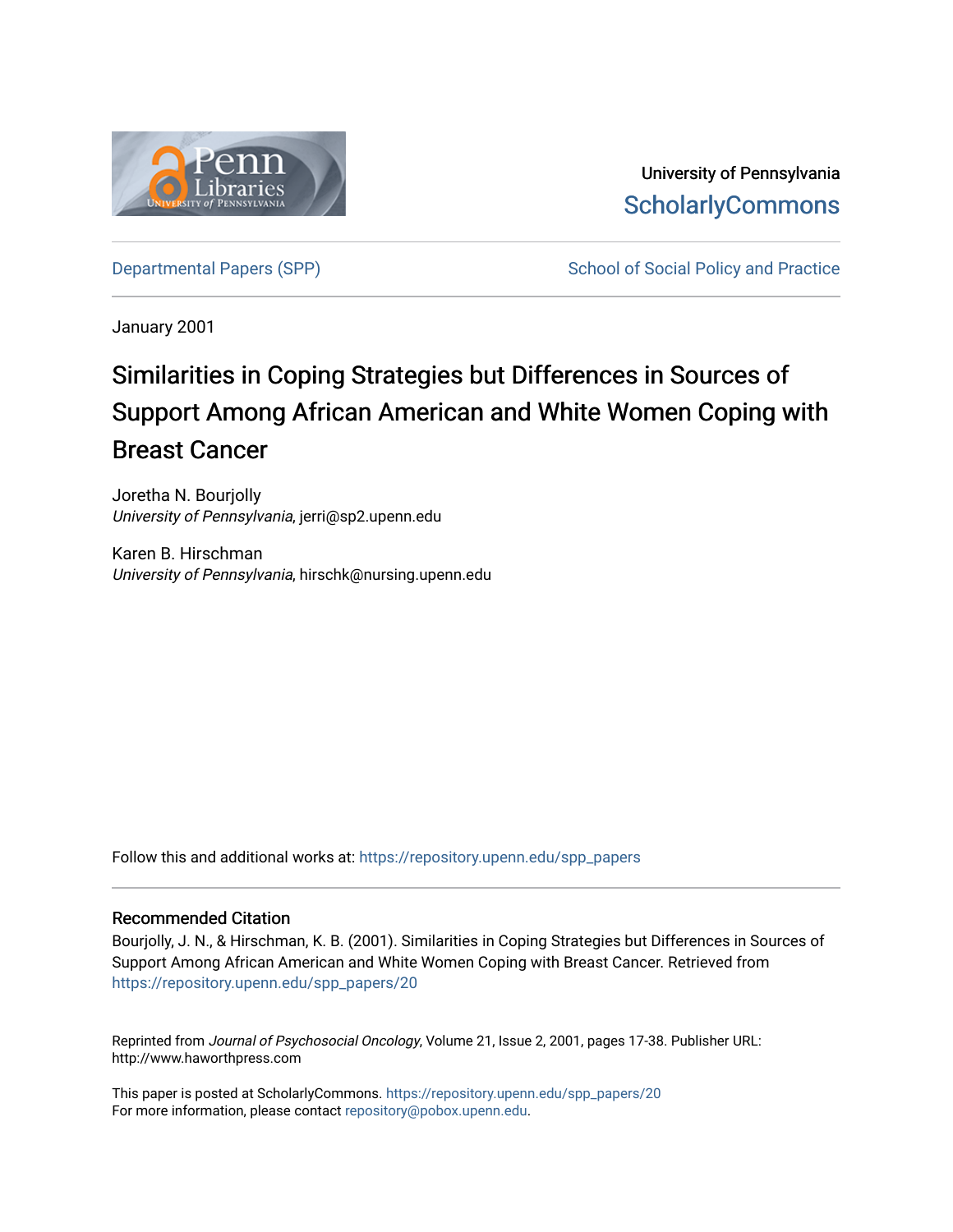## Similarities in Coping Strategies but Differences in Sources of Support Among African American and White Women Coping with Breast Cancer

## Abstract

African American women are less likely to be diagnosed with breast cancer than white women but are more likely to be adversely affected. However, little attention has been paid to how these women cope with the disease or whether they differ from white women in coping with breast cancer. Using a comparative design, this study analyzed the differences in coping strategies and use of social support between African American and white women with breast cancer. Findings suggest that both groups tend to seek social support as a way of coping with their breast cancer but differ in their sources of support. Social workers are urged to consider that there may be differences in sources of social support between racially and ethnically diverse populations. These differences may have an impact on the type of support provided and therefore on patients' need for service.

## Keywords

breast cancer, social support, coping, race, African American

## **Comments**

Reprinted from Journal of Psychosocial Oncology, Volume 21, Issue 2, 2001, pages 17-38. Publisher URL: http://www.haworthpress.com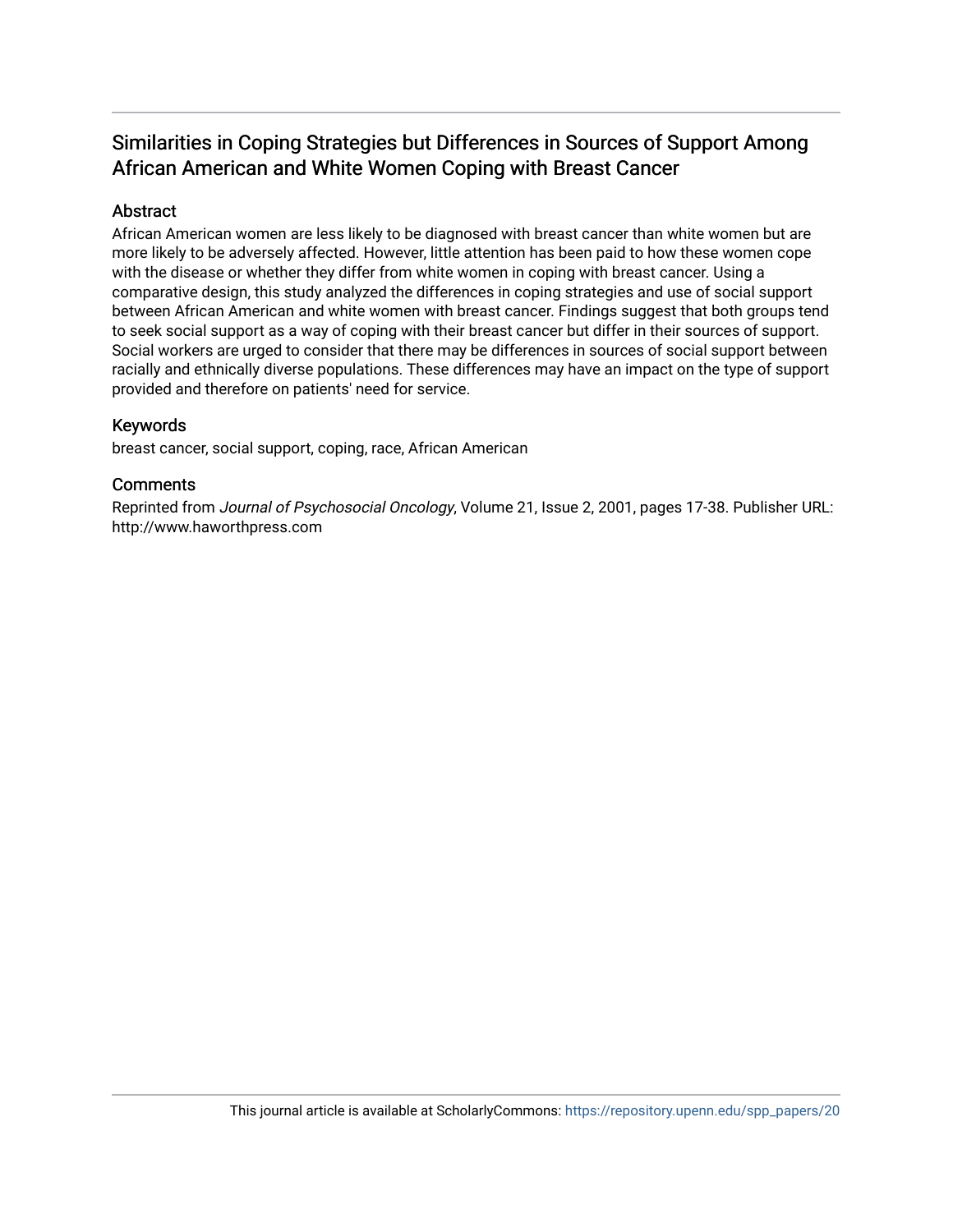## Similarities in Coping Strategies but Differences in Sources of Support Among African American and White Women Coping with Breast Cancer

Joretha N. Bourjolly, PhD Karen B. Hirschman, MSW

**ABSTRACT.** African American women are less likely to be diagnosed with breast cancer than white women but are more likely to be adversely affected. However, little attention has been paid to how these women cope with the disease or whether they differ from white women in coping with breast cancer. Using a comparative design, this study analyzed the differences in coping strategies and use of social support between African American and white women with breast cancer. Findings suggest that both groups tend to seek social support as a way of coping with their breast cancer but differ in their sources of support. Social workers are urged to consider that there may be differences in sources of social support between racially and ethnically diverse populations. These differences may have an impact on the type of support provided and therefore on patients' need for service. *[Article copies available for a fee from The Haworth Document Delivery Service: 1-800-342-9678. E-mail address: <getinfo@haworthpressinc.com> Website: <http://www. HaworthPress.com> 2001 by The Haworth Press, Inc. All rights reserved.]*

Dr. Bourjolly is Assistant Professor, School of Social Work, University of Pennsylvania, 3701 Locust Walk, Philadelphia, PA 19104-6214. Ms. Hirschman is a doctoral candidate, School of Social Work, University of Pennsylvania.

The authors wish to acknowledge W. Gillies McKenna, MD, and members of the Department of Radiation Oncology for their support and the contributions of Toba Schwaber Kerson, DSW, PhD, of Bryn Mawr College and Isaac F. Nuamah, PhD, Biostatistician, University of Pennsylvania, for their contributions to the research.

> Journal of Psychosocial Oncology, Vol. 19(2) 2001 2001 by The Haworth Press, Inc. All rights reserved. *17*

The research was supported by funding from the Radiation Oncology Department of the Hospital of the University of Pennsylvania.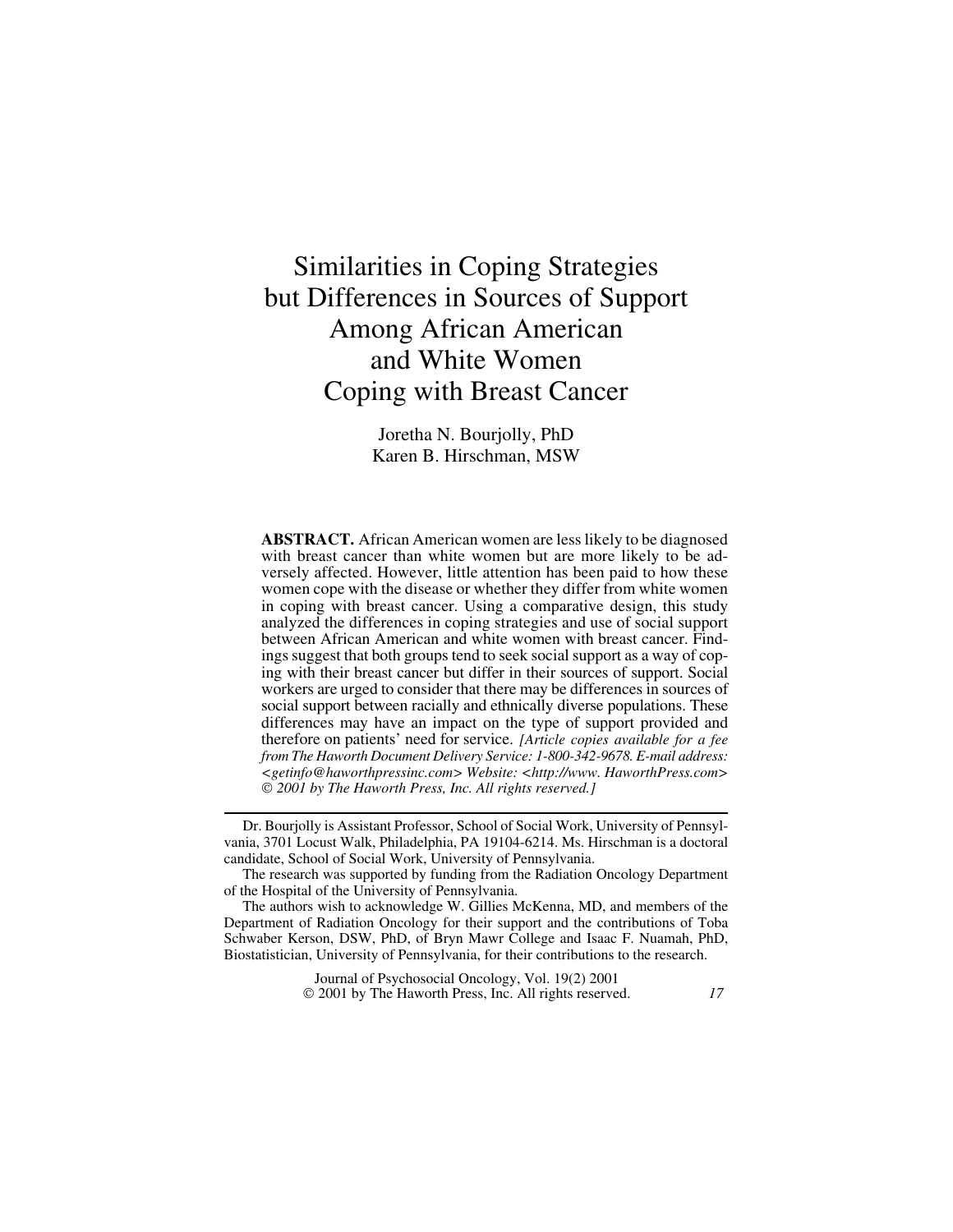**KEYWORDS.** Breast cancer, social support, coping, race, African American

Breast cancer not only is the most common type of cancer among women in the United States (ACS, 1997; Landis et al., 1999) but is among the most feared cancers as well. It creates significant stress for many women. Like most cancers, it exacts physical and psychological adjustments even in the best of cases (Taylor et al., 1986). Breast cancer can have a disturbing impact on one's life in a number of areas, including family and marital relationships, financial stability, social relations, and self-esteem (Cordoba, Fobair, & Callan, 1993). Some women feel overwhelmed and anxious while attempting to absorb complex and often conflicting information about treatment options. The result may be to defer decisions regarding their care entirely to their physicians (Williams et al., 1995).

In general, personal and environmental resources have been examined for their contributions to patients' adaptation. These resources include coping strategies, social support, health beliefs, and socioeconomic status (Bloom & Spiegel, 1984; Burgess & Pettingale, 1988; Northouse, 1989; Reynolds et al., 1994; Ross, 1993; Stanton & Snider, 1993). However, the use of these resources among racially diverse groups, especially among African American women, has not received much attention.

Although African American women are less likely than white women to develop breast cancer, they appear to be most adversely affected. They tend to be diagnosed at more advanced stages, resulting in lower survival rates (Jacob, Spieth, & Penn, 1993; McCarthy et al., 1998). Even when cancer stage and treatment are controlled for, their social functioning with regard to self-care, household, occupational, social, and community activities is lower than that of white women (Bourjolly, Kerson, & Nuamah, 1999). Little is known, however, about the particular issues affecting this population's adjustment to breast cancer. To address this situation, the present research examined coping strategies and social support among African American and white women with breast cancer to determine if race predicted differences in these areas and what implications such differences would have for clinical practice.

#### *REVIEW OF THE LITERATURE*

#### *Emotional Response to Breast Cancer*

Previous research has identified coping responses of women with breast cancer. Emotional reactions of depression, deep anxiety, the "unlived" life of disappointment, deferred hope, and loss have been documented in cancer patients for about 100 years. Since the 1950s, the literature has cited depression,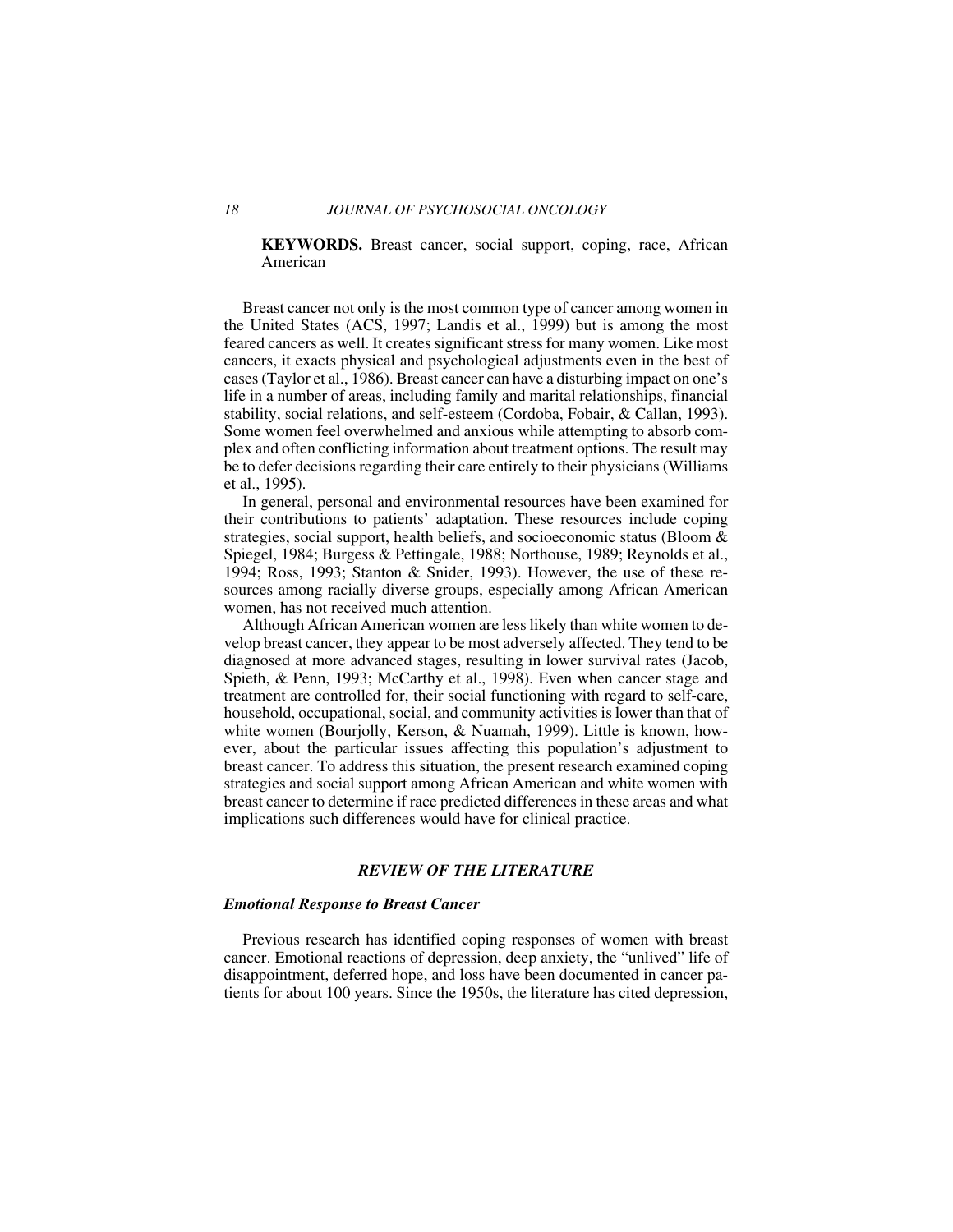anxiety, and anger as common reactions in women with breast cancer, with mastectomy patients being more emotionally distressed than are patients with benign diseases (Royak-Schaler, 1991).

In her review, Royak-Schaler (1991) found that studies on the psychological distress associated with treatment for breast cancer operated from the underlying hypothesis that breast-saving surgery can reduce the emotional crisis associated with loss of a breast. Studies on the differences in the adjustment, psychological distress, body image, and sexuality of patients who underwent mastectomy or lumpectomy have found that lumpectomy and breast-saving surgery produce a lesser decline in body satisfaction and have less of an impact on women's body image. Lumpectomy patients are better able to discuss their surgery with spouses and friends, and their diminished fears of mutilation enhanced marital affection and sexuality after surgery for both partners. However, more lumpectomy than mastectomy patients may have depression and anxiety related to their fears of incomplete excision and recurrence.

Levy et al. (1992) reported that patients whose breasts are spared, especially younger patients, have psychological symptoms that appear to be acutely worse in the short run and, in the end, are similar to patients who elect to have mastectomies. The addition of radiation or chemotherapy also has been shown to increase levels of distress for both lumpectomy and mastectomy patients (Royak-Schaler, 1991).

#### *Coping Strategies*

The literature reveals a number of studies that have identified coping strategies associated with survival and adaptational outcomes. Recurrence-free survival five years after surgery was significantly common among patients who initially had reacted to their cancer with denial or who had a fighting spirit (Greer, Morris, & Pettingale, 1979). In a study of patients with breast cancer, non-Hodgkin's lymphoma, or Hodgkin's disease, Burgess, Morris, and Pettingale (1988) found that lower psychological morbidity was associated with a positive, confronting response to diagnosis and a high internal locus of control, whereas higher anxiety and depression scores were associated with a hopeless-helpless response to diagnosis and a low internal locus of control. Stanton and Snider (1993) found that cognitive avoidance coping was an important predictor of high distress and low vigor among women with breast cancer.

The relationship between coping and adjustment to various chronic illnesses also has been demonstrated. In a sample of middle-aged and elderly adults diagnosed with hypertension, diabetes mellitus, cancer, or rheumatoid arthritis, researchers found that cognitive strategies, including avoidance, blame, and emotional ventilation, were related to negative affect, lowered self-esteem, and poorer adjustment (Felton, Revenson, & Hinrichsen, 1984).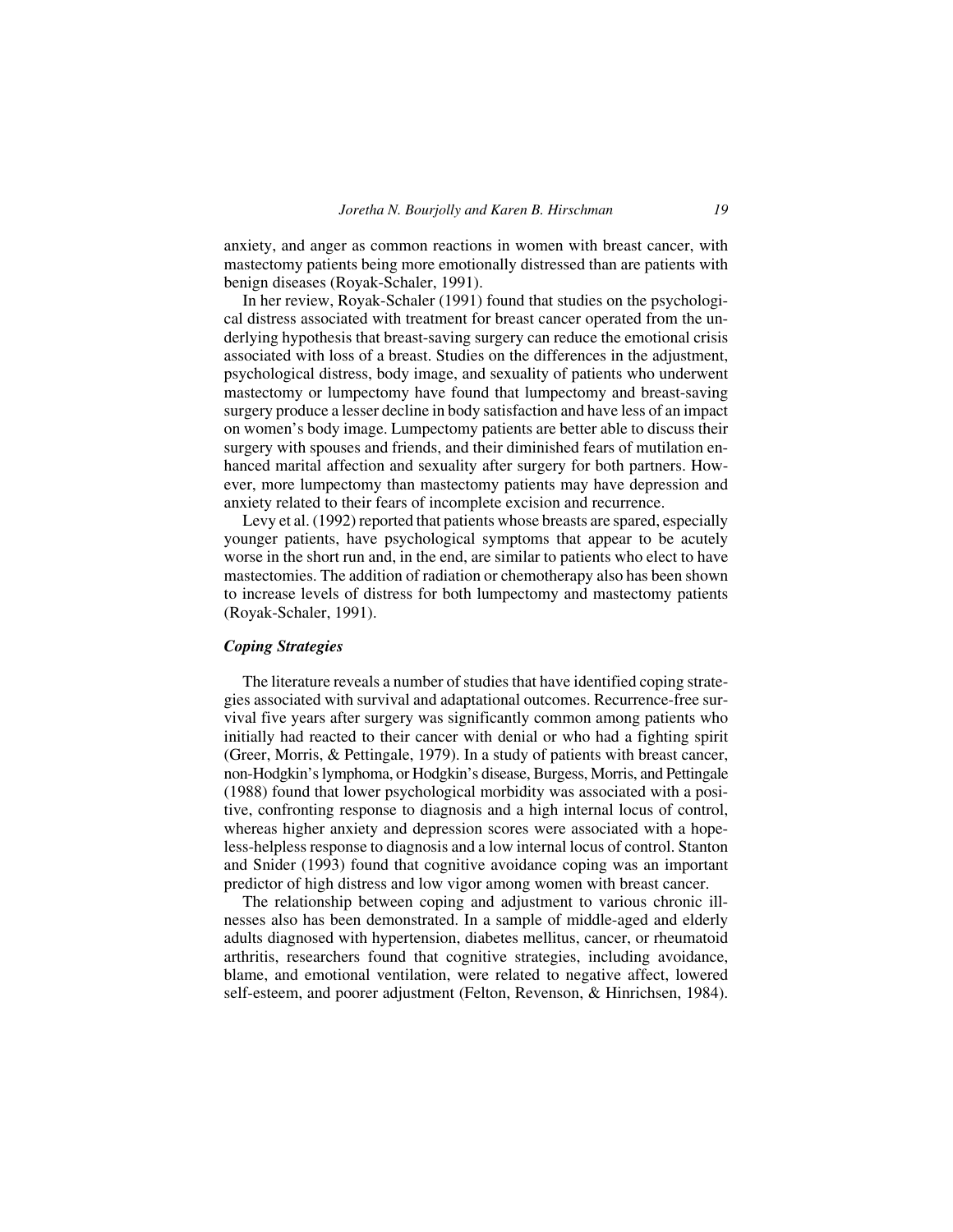Revenson and Felton's study (1989) of patients with rheumatoid arthritis provided additional support for the role that individual coping efforts play in shaping illness-related outcomes. Their findings indicated that increases in disability were related to decreased acceptance of illness and increased negative affect.

There also is evidence of both variability and stability in coping activity over time (Heim et al., 1993; Jarret et al., 1992). Folkman and Lazarus (1980) reported that people are more variable than consistent in their coping patterns. In their study, individuals tended to use both problem-focused and emotion-focused coping.

#### *Social Support*

The concepts of social support and social networks are believed to have important implications for prevention and treatment. Wood (1984) studied social support as a moderator or buffer for life stress and disease. Vaux (1988) pointed out that social support is not a stable personal characteristic; it is a complex, ongoing, transactional process between the person and his or her social network. Furthermore, these transactions take place within a changing ecological context.

For the purposes of the present study, social support refers to the many different ways in which people render assistance to one another: emotional encouragement, advice, information, guidance, tangible aid, or concrete assistance (Tracy & Whittaker, 1990; Wood, 1984). The term social network refers to the intermediate level of social environmental ties (Vaux, 1988) as well as the structure and quantity of a set of interconnected relationships (Tracy  $\&$ Whittaker, 1990).

The social support network available to patients coping with illness is accepted as an important area of assessment. As Roberts et al. (1994) pointed out, knowledge of the impact, limitations, and mechanisms of social support for various patient populations leads to more accurate psychosocial assessments and, ultimately, to better treatment plans. They found several studies reporting that social support helps to ameliorate psychological distress in medical populations, possibly by acting as a buffer against the harmful effects of stress.

Research has shown a relationship between social support and coping with breast cancer (Carlsson & Hamrin, 1994; Northouse, 1989; Walters, 1988). Although patients with higher levels of social support tended to have fewer adjustment problems than patients with lower levels of support did, the size of the women's support network was not related to level of adjustment. This finding was evident 3 days and 30 days after surgery (Northouse, 1989).

Reynolds et al. (1994) analyzed relationships between social support, stage of disease, and survival among patients with breast cancer and found little or no evidence for an association between individual network measures of social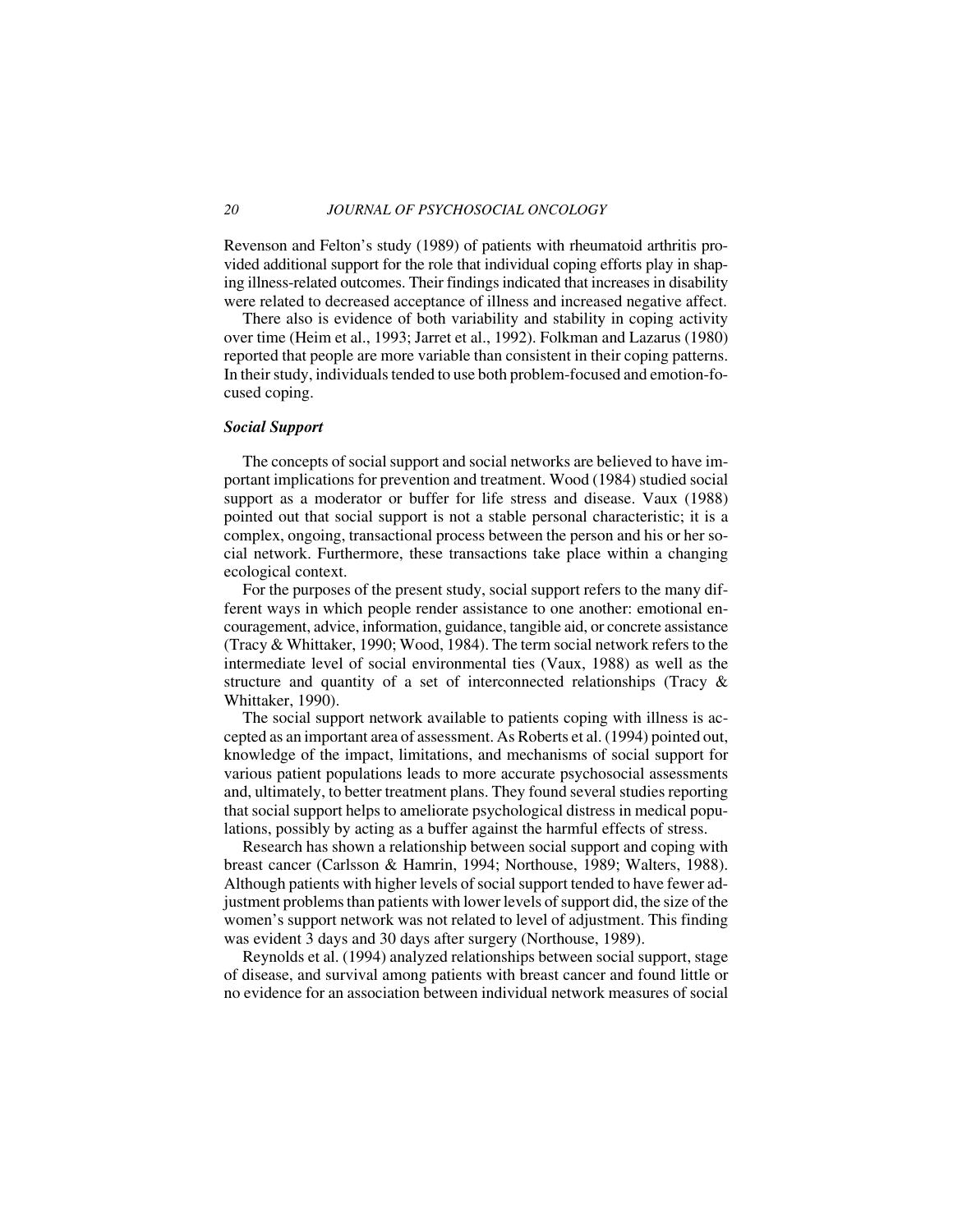ties and stage of disease. However, the women reported few sources of emotional support and had a higher death rate from their disease during the five-year follow-up period. This association was stronger for African American than white women and for women presenting with late-stage disease.

Because social support has been viewed as a concept with multifaceted aspects, researchers have attempted to determine what types of support are most helpful to cancer patients. Roberts et al. (1994) suggested that emotional support may be valued most by patients who have undergone disfiguring surgery. On the other hand, they pointed out that tangible assistance may be crucial for patients who are physically incapacitated by their disease. Bloom and Spiegel (1984) also pointed out that different aspects of social support could be associated with different outcomes. They found that emotional support was strongly related to one's outlook and that one's opportunity for social exchange (among network members) affected one's social functioning.

Questions have emerged as to how social support is related to adaptation. It has been suggested that other variables play a role in mediating the relationship between social support and adjustment to breast cancer. Bloom (1982) reported that coping mediated this process, and Roberts et al. (1994) found that a person's characteristics rather than the situation underlie the apparent relationship between social support and adjustment to illness. However, as Pescosolido (1991) pointed out, it is through the *interaction* of the structure and function of social networks with cultural content that influences health and illness behaviors.

Vaux (1988) asserted that these relationships among social support and other factors are complex and subject to many influences. He suggested that the support process is transactional in nature and described the personal (social behavior, personality factors, and distress) and contextual (stressors, network factors, social roles, and settings available) influences on this process.

Bloom (1986) suggested that a diagnosis of breast cancer can alter or reduce the amount of emotional support rendered to women because of the stigma of having cancer. However, a later study by Bloom and Kestrel (1994) found that breast cancer is no longer stigmatized, at least not to the extent of reducing the level of a woman's emotional support.

Taylor et al. (1986) reported that although cancer patients felt as though family and friends were supportive in addressing the needs introduced by cancer, 55% said they wished they could talk more openly with family members and 50% said this of friends. They did not specify the extent to which concerns about openness with family members existed before the cancer. However, they did report that compared with patients who did not attend support groups, attendees were marginally more likely to report other nonphysical problems unrelated to cancer, such as marital difficulties or emotional problems, especially depression and alcohol abuse.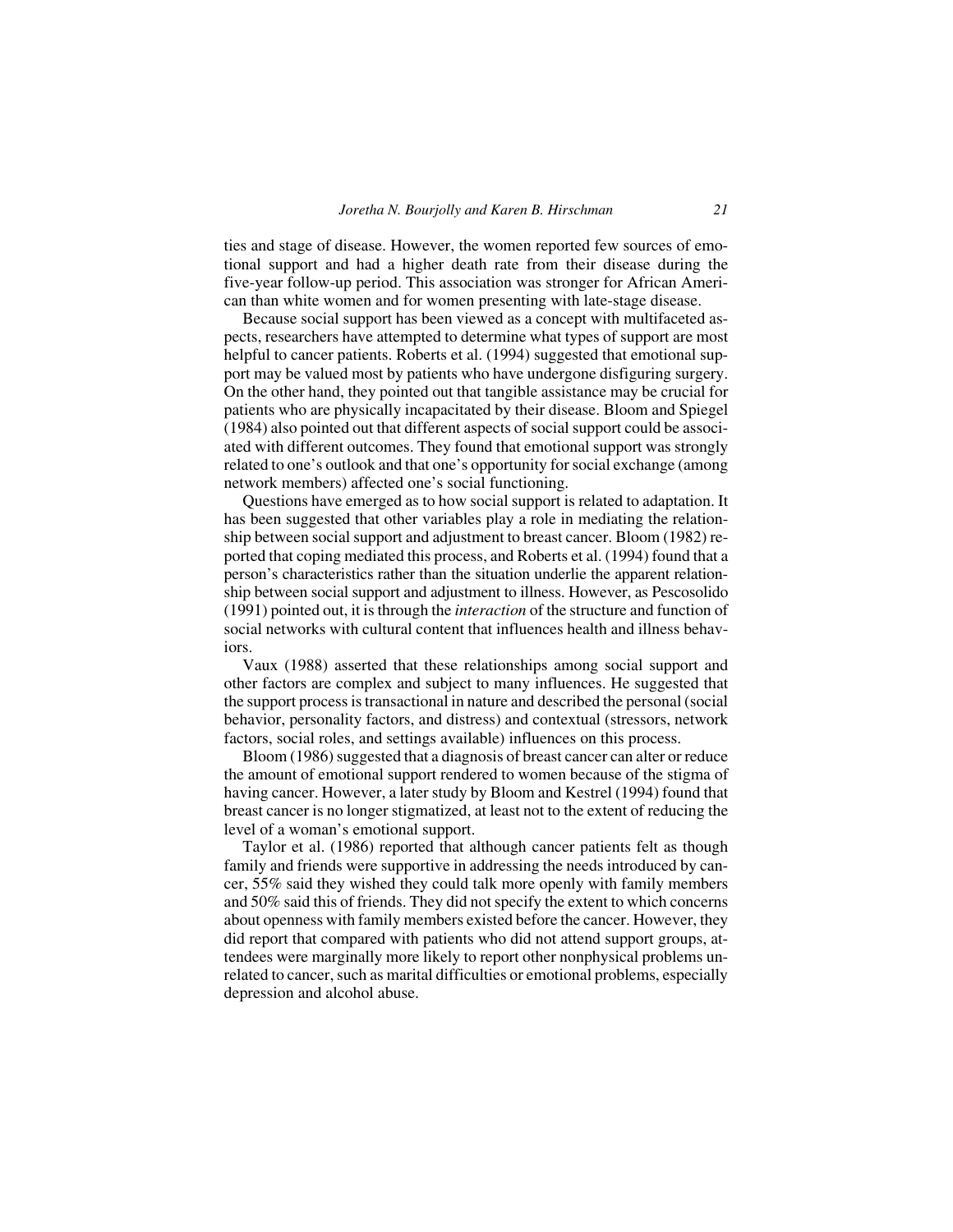Partnered and nonpartnered women with breast cancer may rely on different sources of support. Green (1986) investigated changes within the family and found that the male partners helped with household activities during their partner's treatment; for unpartnered women, it was their children.

#### *Culture and Ethnicity*

Although research addressing coping and social support among African American women with breast cancer is limited, a few studies have examined the relationship of race or culture and adaptation to cancer. Ali, Khalil, and Yousef (1993) compared attitudes and unmet needs of American and Egyptian cancer patients and reported that Americans needed more information, relief from physical symptoms, and psychological support, whereas Egyptians needed relief from depending on others to meet their needs and from physical symptoms.

Ell and Nishimoto's study (1989) of patients with breast, lung, or colorectal cancer indicated that (1) people with lower socioeconomic status and Hispanics were more likely to have difficulty adapting to a cancer diagnosis, (2) patients with the least education and Hispanic patients had less access to a broader range of social network ties, and (3) non-Anglo patients relied more on religion than did Anglo patients.

Mendelsohn et al. (1984) compared adaptation to breast cancer and its treatment among French and American women and reported that differences between the two groups were related to the patients' age: Younger French and older American women continued to have difficulty, whereas older French and younger American women showed similarities in their optimism and effective mastery of their illness. Thus, culture also may be an important predictor of adjustment to breast cancer. These studies provide justification for further research on how race and culture affect the adjustment of women with breast cancer.

The literature suggests that although coping resources and strategies are important considerations in adaptation to breast cancer, insufficient attention has been paid to the coping and social support of African American women with breast cancer. Considering that African American women are diagnosed at more advanced stages and have poorer social functioning and higher mortality rates because of the disease, determining whether significant differences exist in how African American and white patients cope and seek support is crucial. This information could lead to a greater understanding of their perceptions, health beliefs, and resources used. Because research is limited in this area, it is unclear how race, culture, or both contribute to psychosocial adaptation to breast cancer.

The research reported in this article was part of a larger study using Folkman and Lazarus's model (1980) of stress, coping, and adaptation. The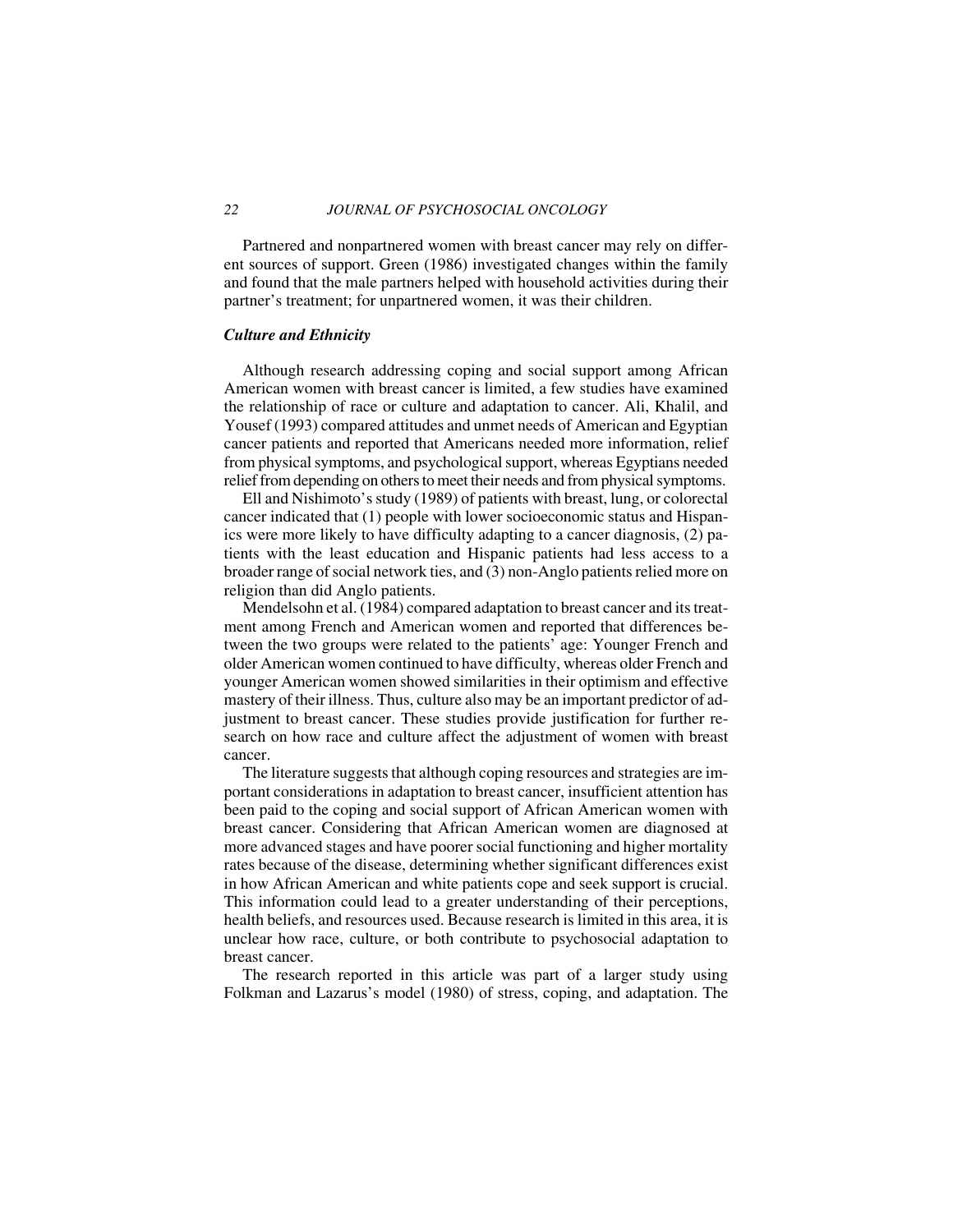larger study examined the effects of race on appraisal, coping, coping resources, and social functioning among African American and white women diagnosed with breast cancer (Bourjolly, 1996). Only the results pertaining to coping strategies and social support are reported here. The goal of the larger study was not to test a specific hypothesis but to gather preliminary data on differences between African American and white women in their coping and social support with breast cancer.

#### *METHOD*

A comparative descriptive design was used for the present study because it can be used to describe differences between two or more groups (Burns & Grove, 1987) and to examine variables associated with social support in African American and white women with breast cancer.

#### *Sampling Technique*

Convenience sampling was used to recruit patients from the outpatient radiation oncology department of a large university hospital, where the first author was employed as an oncology social worker. As such, she had access to medical records, appointment schedules, and the department's breast cancer database to identify women who had been treated for breast cancer. Possible participants had to be able to communicate in English and to have identified themselves as being African American or white. To minimize the number of confounding variables, only women with early stage disease who were treated with breast-conserving therapy, which included a lumpectomy (not a mastectomy) and radiation therapy, were eligible for the study. The women also could have had adjuvant chemotherapy or hormonal therapy. Women who were currently receiving radiation therapy as well as those who had finished their treatment were included in the study. Participation in the study was voluntary; women were informed that their treatment would not be affected by agreeing or refusing to participate in the study. The participants received no monetary compensation, and informed consents were obtained in accordance with the institution's Committee on Studies Involving Human Beings. Because nursing staff did some of the recruiting, it was difficult to know the exact number of women who declined to participate.

Among 94 women the principal researcher approached over a period of 11 months, 75 (79.7%) agreed to participate; the nursing staff recruited an additional 27 women. Women who declined indicated lack of interest and lack of time as reasons for not participating. These women did not differ significantly on race, demographic characteristics, or medical status from the participants.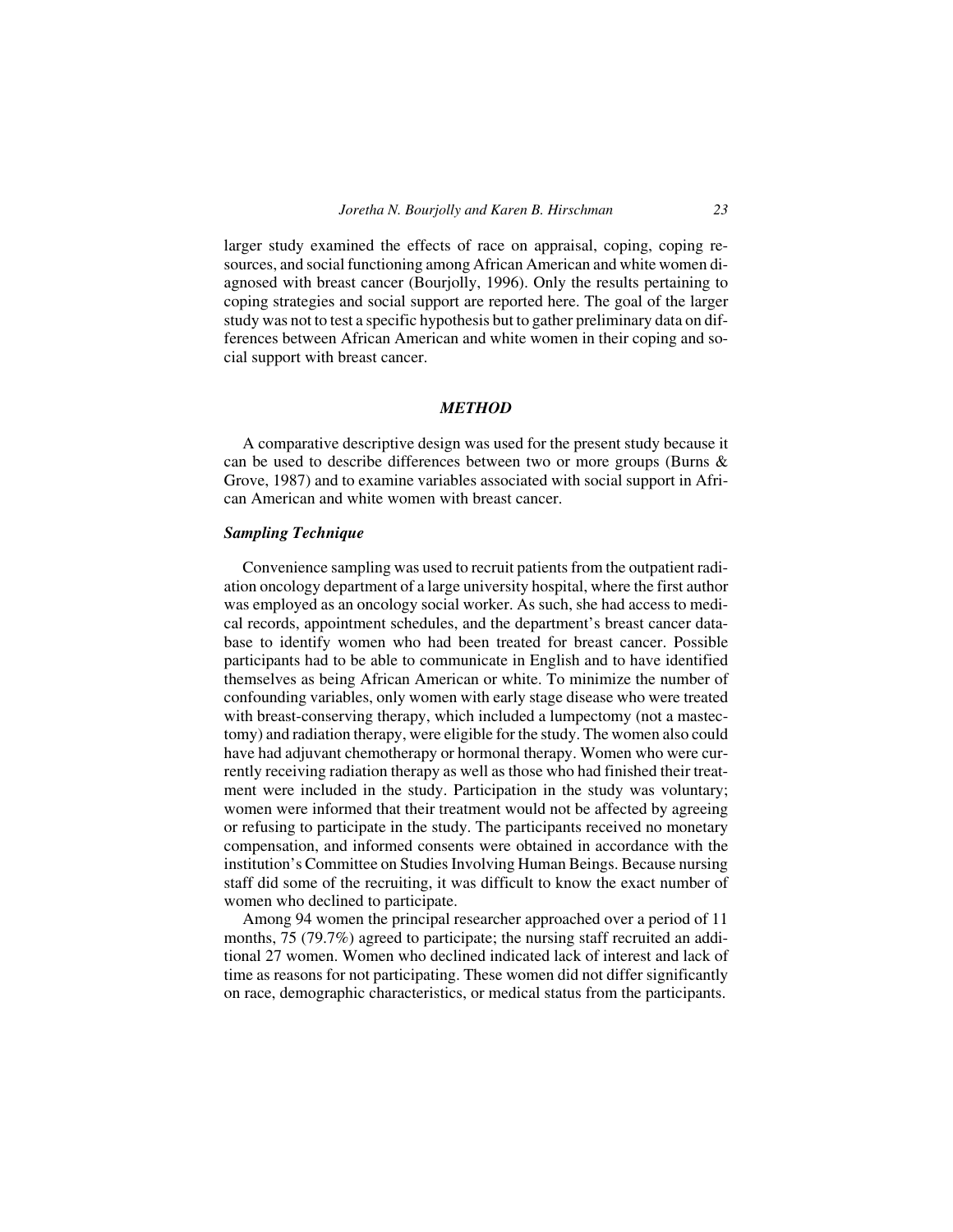Among the 102 women recruited, 41 were African American and 61 were white. Although we attempted to recruit equal numbers of African American and white women, this was difficult to achieve in the stated time period. However, the percentage of African American women, nearly 40%, was higher than the 21% normally seen in the radiation oncology department. The size of the two groups was adequate to detect medium effect sizes (Cohen, 1988). Statistical power was estimated to be approximately 86 for a sample size of 102 and a medium effect size at the .05 level of significance (Cohen, 1988), indicating a 14% probability of committing a Type II error, failure to reject a false null hypothesis. (Cohen recommended .20 as the maximum probability of committing a Type II error.)

#### *Measures*

Individual interviews lasting approximately one hour included questions regarding race, age, marital status, number and ages of children living at home, educational level, income, employment status, area of residence, and medical information (stage of disease, type and date of treatment, and family history). (For information that is not reported here, consult Bourjolly, 1998.) Two standardized instruments were used to collect data on the women's coping strategies and social support. Both measures used Likert scales.

*Ways of Coping Questionnaire*. Coping was assessed with the 66-item revised Ways of Coping Questionnaire (Folkman & Lazarus, 1988), which contains a broad range of coping and behavioral strategies that people use to manage internal and external demands in a stressful encounter. Individuals respond to each item on a four-point Likert scale, indicating the frequency with which each strategy is used. Because the instrument measures coping processes, which are variable by definition, traditional test-retest estimates of reliability are inappropriate. However, reliability can be evaluated by examining the internal consistency of the coping measures, estimated with Cronbach's coefficient alpha (Folkman & Lazarus, 1988). A factor analysis produced eight subscales: Confrontive Coping (.70), Distancing (.61), Self-Control (.70), Seeking Social Support (.76), Accepting Responsibility (.66), Escape-Avoidance (.72), Planful Problem Solving (.68), and Positive Reappraisal (.79) (Folkman et al., 1986). The alpha coefficients for the eight scales are higher than those reported for most other measures of coping processes (Folkman & Lazarus, 1988).

The items on the Ways of Coping Questionnaire have face validity because the strategies described are those that individuals have reported using to cope with stressful situations (Folkman & Lazarus, 1988). Evidence of construct validity derives from research results that are consistent with Folkman and Lazarus's theoretical predictions: namely, that coping consists of both prob-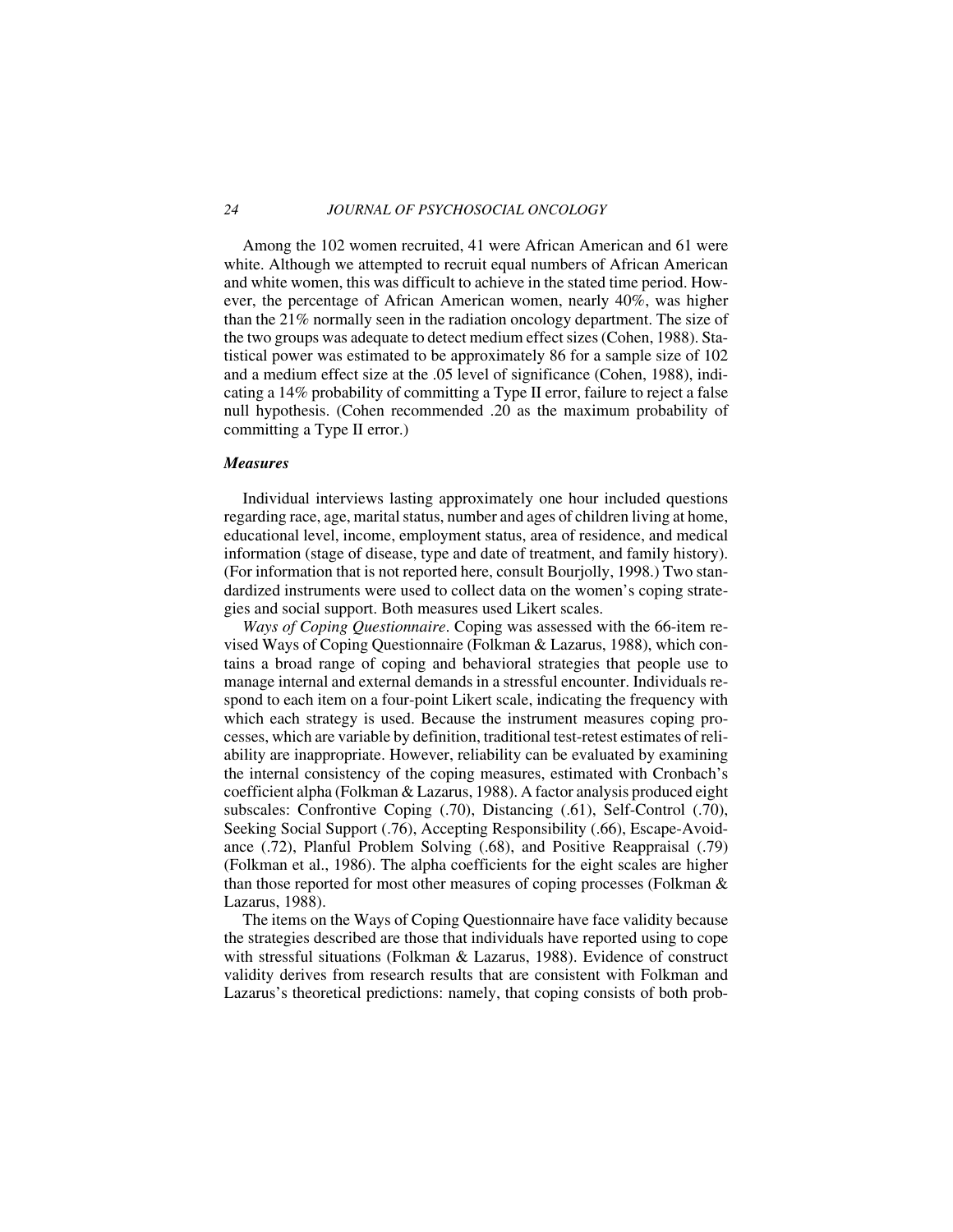lem-focused and emotion-focused strategies and that coping is a process. In other words, how people cope varies in relation to the demands and constraints as an encounter unfolds.

*Social Network Grid*. To assess social support, we used an abridged version of the Social Network Grid to collect information on the structure and function of the patients' personal social network (Tracy & Whittaker, 1990). The grid has been used in conjunction with the Social Network Map. The map uses a circle mapping technique that displays network membership visually but reveals little information about the functioning of network relationships. Therefore, the grid is then included to record responses about supportive and nonsupportive functions of network relationships (Tracy & Whittaker, 1990). For the sake of efficiency, the map was excluded in the present study and the grid was used to obtain information on both the structure and function of the social network to save time. The administration of the grid involved listing network members in seven domains: (1) household (people with whom you live), (2) family/relatives, (3) people from work or school, (4) people from organizations, (5) friends, (6) neighbors, and (7) professionals. An eighth domain was used for other support members not listed in these domains. The purpose of the grid was not to assess specifically who provided support to the women but which domains of support they used. Thus, when listing the members of their network, the women sometimes used domain titles. This provided general information on the structure of their social network.

The grid also was used to measure two functional elements of the network: perceived availability of support and type and source of support. Perceived availability of support was assessed by asking participants to indicate how often they received emotional, concrete, and informational support from the network members listed on the grid: "Hardly ever," "Sometimes," or "Almost always." The type and source of support were measured by examining the relationship between the answers to questions about perceived availability of support and the network domains.

Although information on the reliability of the Social Network Grid is not available, the reliability of the Social Network Map has been established. To assess the reliability of data gathered from the map, 22 maps with complete data administered at two different times were examined by the developers of the instrument. On the average, respondents identified 70% of network members at both administrations, indicating a considerable degree of consistency in network membership (Tracy et al., 1990). The ratings that respondents gave their network members in the various categories were 76% reliable in their responses at both times.

The procedures for collecting network data are different for the social network grid and map. However, because the data requested are the same, the map's reliability may lend some support for the reliability of network member-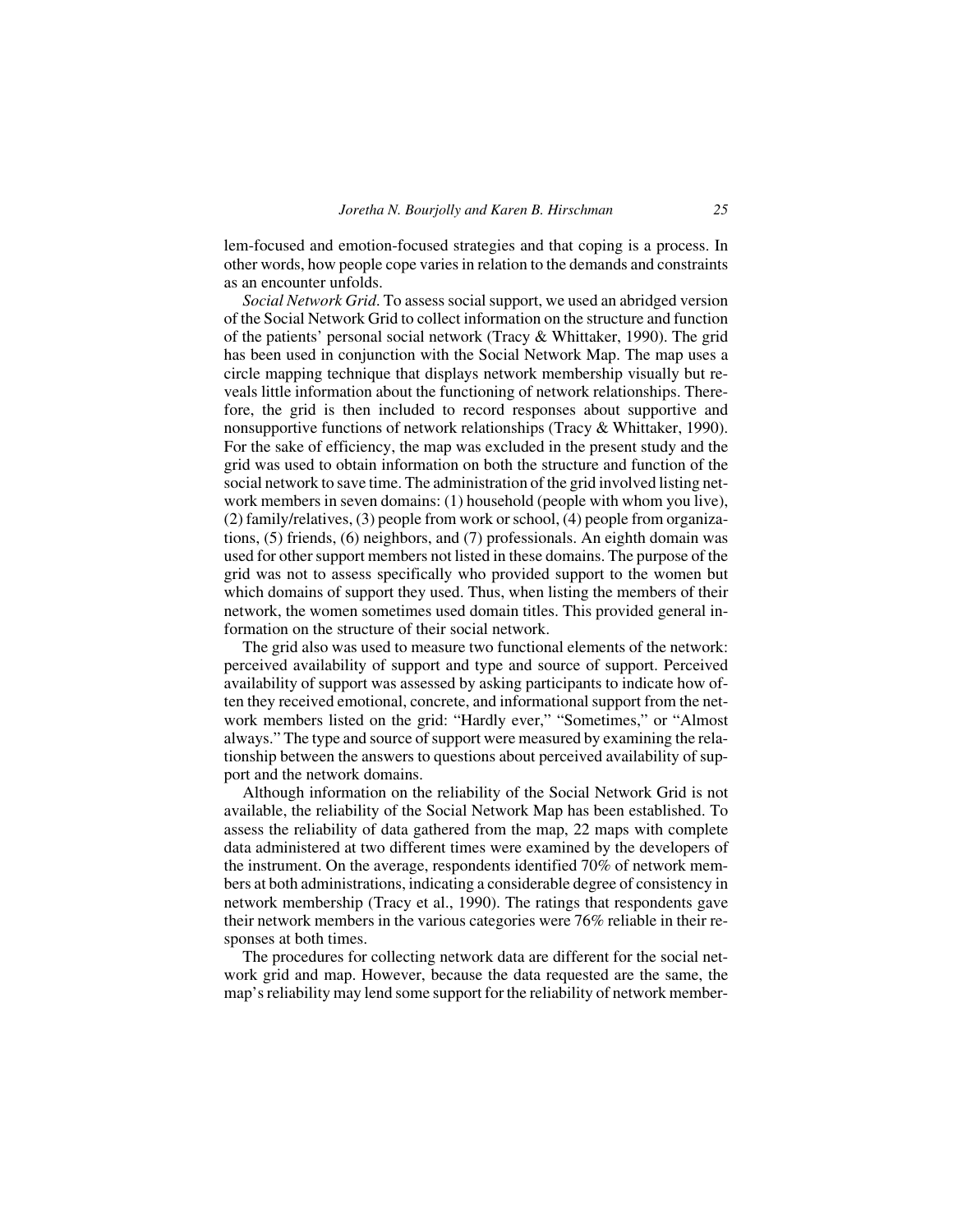ship data collected by the grid. The developers of the Social Network Map and Grid caution that some aspects of social support appear to be less stable than others: for example, the perceived availability of support. Perhaps ratings of social support are affected by recent history, mood, and situational or personality factors (Tracy et al., 1990). STATA Statistical Software, Version 5.0, was used to analyze this data set (Stata Corporation, 1997).

#### *RESULTS*

#### *Participants' Demographic and Medical Characteristics*

The 61 white women ranged in age from 27 to 91 years ( $M = 60.6$  years,  $SD =$ 13.4 years). The African American women ranged in age from 38 to 87 years  $(M = 63.5$  years,  $SD = 12.9$  years). No significant age difference was found between the two groups.

However, other demographic characteristics in the two groups differed significantly. The mean family income of the white women was much higher than that of the African American women (white:  $M = $57,000$ ,  $SD = $29,334.81$ ; African American: *M* = \$28,000, *SD* = \$25,453.50, *p* < .001). Approximately half of the African American women made less than \$20,000 per year compared with less than 7% of the white women. More than three-fourths (77%) of the white women had attended college, whereas the majority (63.4%) of the African American women had a high school degree or had not completed high school. Seventy-two percent of the white women were married, versus 39% of the African American women. Among the African American women, 9.8% had children younger than 5 years, whereas none of the white women did. Eighty percent of the African American women and only 31% of the white women lived in the city; the remainder in both groups lived in the suburbs.

For most women, the clinical T stage was T1 (white: 71%; African American: 64%), indicating that they had early stage breast cancer and their tumors were 2 cm or less in greatest dimension. Ninety-seven percent of the white women and 93% of the African American women had no regional lymph node metastasis.

All the women had radiotherapy and lumpectomies and the majority in both groups did not receive chemotherapy (white: 75%; African American: 85%) or hormonal therapy (white: 74%; African American: 85%). Most of them did not have a family history of breast cancer (white: 63%; African American: 68%). There was a significant difference  $(p = .035)$  in the length of time between the women's radiation treatment and their participation in the study (white: 5.8 years; African American: 3.8 years).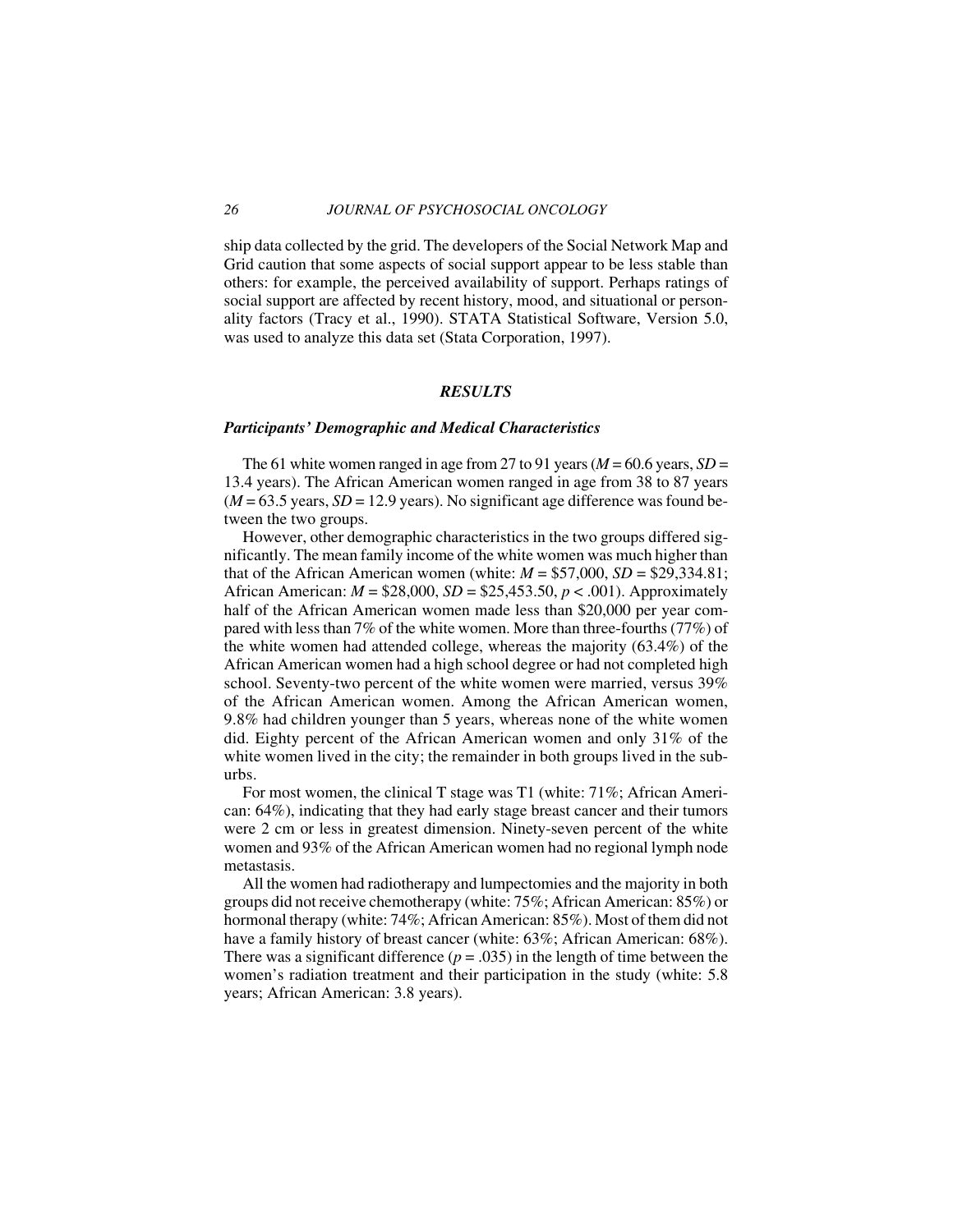#### *Similarities in Coping Strategies*

The student's *t*-test (Triola, 1989) was used to determine if race had an effect on coping. A Bonferroni adjusted value (Pedhazer, 1982) also was used because differences were being tested among the subscales of the measures. We found no significant differences in coping between the two groups. However, the results summarized in Table 1 indicate that the coping strategy that applied most to both groups was that of seeking social support, followed by positive reappraisal, planful problem solving, self-control, distancing, escape-avoidance, confrontive coping, and accepting responsibility, in that order. None of the scores correlated significantly with any sociodemographic or health-related data. Therefore, no differences in coping strategies were found between the two groups.

#### *Differences in Social Support*

To examine the use of social support between the two groups of women, chi-square analyses were performed first to determine whether the women differed on where they obtained social support (social network structure). The results represent the number of women who reported using people from one of the network domains listed on the Social Network Grid (e.g., spouse, friend, children) but not the number of times they listed using these individuals. Next, differences in availability of support (function) were measured using chisquare analysis. The three areas of support were concrete, emotional, and information/advice. The women indicated the availability of the support from network members by selecting one of the three responses mentioned earlier. Receiving support "Hardly ever" was coded as not receiving support and receiving support "Sometimes" and "Almost always" were coded as receiving support.

| Strategy                 | Mean | SD  |
|--------------------------|------|-----|
| Seeking social support   | 1.70 | .75 |
| Positive reappraisal     | 1.45 | .74 |
| Planful problem solving  | 1.31 | .63 |
| Self-control             | 1.14 | .61 |
| Distancing               | 1.05 | .68 |
| Escape-avoidance         | .63  | .54 |
| Confrontive              | .53  | .42 |
| Accepting responsibility | .33  | .46 |

TABLE 1. Means and Standard Deviations for Coping Strategies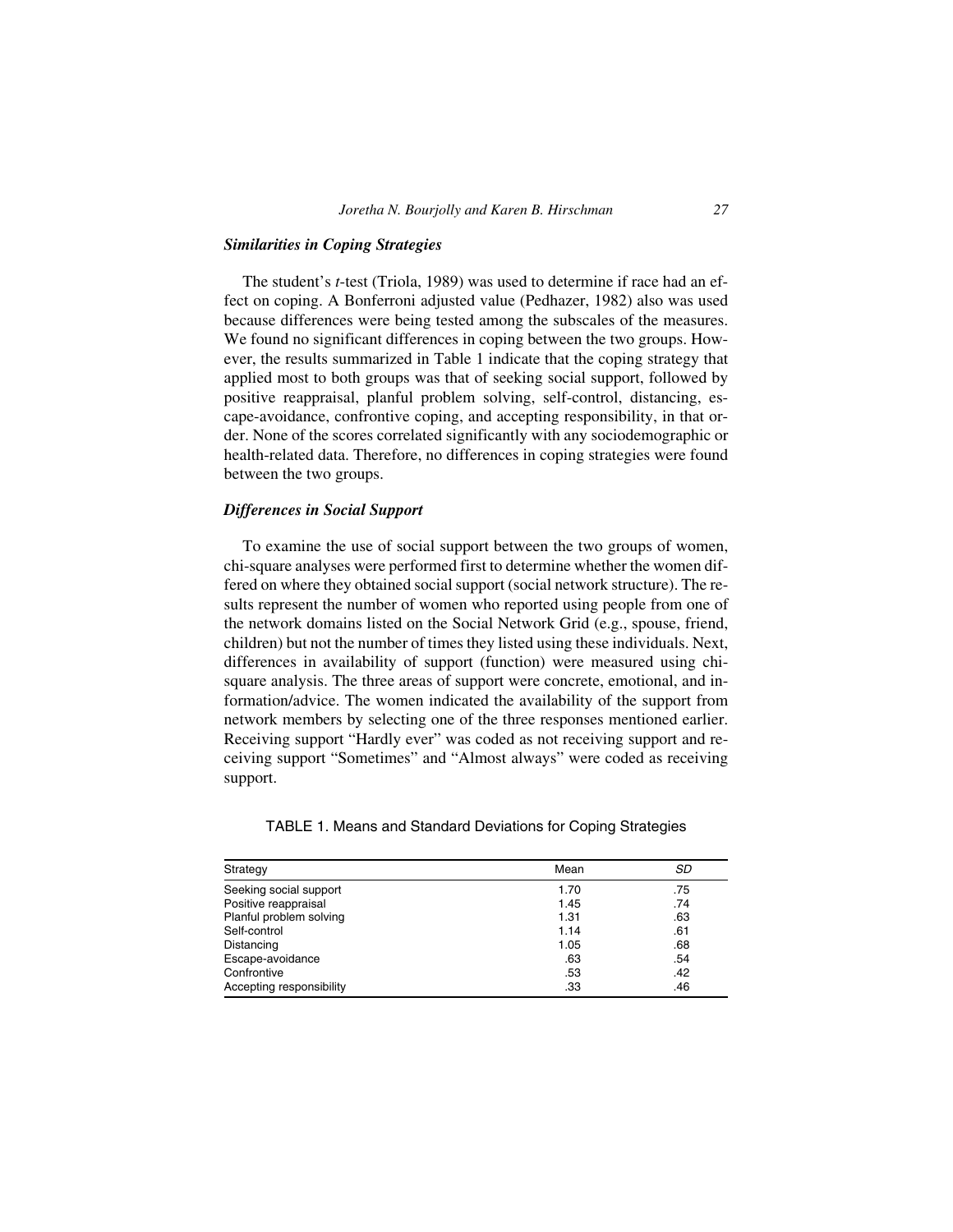*Social network structure*. There were differences in the areas of life from which the African American and white women received social support. More white women reported receiving support from their spouse, children, and friends (Table 2). More African American women said they received support from God (Tables 2 and 3). To control for marital status, we compared only married women in the two groups and still found that a greater proportion of white women used their husbands for support. Similarly, when we compared married women who said they belonged to an organized religion, a greater proportion of the African American women still reported using God as a means of support. Among the women who had children, more white women also said they received support from their children.

*Social network function*. The social network function that was measured was perceived availability of support. There were differences in the African American and white women's perceptions of the availability of support. More white women reported that they received concrete support, emotional support, and information and advice from their husbands. They also indicated that they received the three types of support from their children, the *p*-values were not significant at the .05 level for informational support and advice (Table 3).

More white than African American women said they received concrete support, emotional support, and information or advice from their friends. The only network domain from which more African American women said they received support was from God, and nine said they received all three types of support from God (Table 3): four of them were widowed, three were married,

| Domain                                | Number (%)             | Odds<br>Ratio | 95% Cla        | $\chi^2$ | $p$ -value |
|---------------------------------------|------------------------|---------------|----------------|----------|------------|
| Spouse<br>White<br>African American   | 43 (70.5)<br>11 (26.8) | 6.52          | 2.72-15.62     | 18.763   | $.000***$  |
| Children<br>White<br>African American | 42 (68.9)<br>20(48.8)  | 2.32<br>1     | $1.03 - 5.23$  | 4.144    | $.042*$    |
| Friends<br>White<br>African American  | 47 (77.0)<br>21(51.2)  | 3.20          | $1.37 - 7.46$  | 7.361    | $.007**$   |
| God<br>White<br>African American      | 3(4.9)<br>9(22.0)      | .18           | $.05 -$<br>.68 | 6.853    | $.009**$   |

TABLE 2. Domains of Social Support Network Reported by White Women  $(n =$ 61) and African American Women ( $n = 41$ )

<sup>ag</sup>5% confidence interval.<br>\* $p \le .05$  \*\* $p \le .01$  \*\*\* $p \le .001$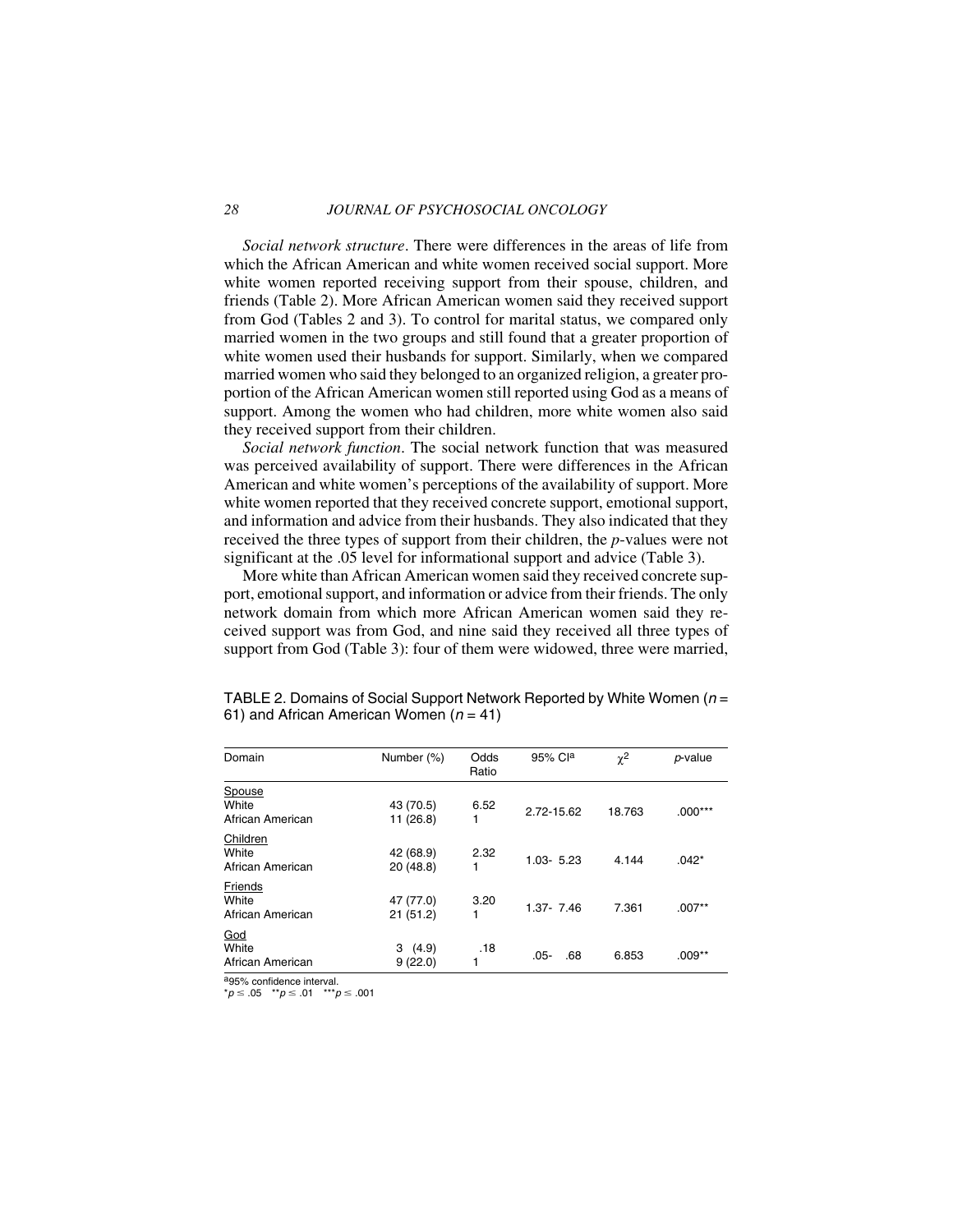TABLE 3. Perceived Availability and Types of Support from Network Members Among White Women ( $n = 61$ ) and African American Women ( $n = 41$ )

| <b>Network Members</b>                                    | Number (%)             | Odds<br>Ratio | 95% Cla        | $\chi^2$ | <i>p</i> -value |
|-----------------------------------------------------------|------------------------|---------------|----------------|----------|-----------------|
| Spouse                                                    |                        |               |                |          |                 |
| Concrete support<br>White<br>African American             | 42 (68.9)<br>11 (26.8) | 6.03<br>1     | 2.53-14.37     | 17.35    | $.000***$       |
| Emotional support<br>White<br>African American            | 41 (67.2)<br>11 (26.8) | 5.59<br>1     | 2.35-13.28     | 16.00    | $.000***$       |
| Informational support/advice<br>White<br>African American | 39 (63.9)<br>11 (26.8) | 4.83<br>1     | 2.05-11.49     | 13.51    | $.000***$       |
| Children<br>Concrete support<br>White<br>African American | 38 (62.3)<br>17 (41.5) | 2.33<br>1     | 1.05- 5.21     | 4.28     | $.039*$         |
| <b>Emotional support</b><br>White<br>African American     | 42 (68.9)<br>20 (48.8) | 2.32<br>1     | $1.03 - 5.23$  | 4.14     | $.042*$         |
| Informational support/advice<br>White<br>African American | 34 (55.7)<br>17 (41.5) | 1.78<br>1     | .80- 3.94      | 1.998    | .157            |
| Friends<br>Concrete support<br>White<br>African American  | 41 (67.2)<br>16 (39.0) | 3.20<br>1     | 1.41-7.26      | 7.90     | $.005***$       |
| Emotional support<br>White<br>African American            | 47 (77.0)<br>11 (46.3) | 3.89<br>1     | 1.66-9.08      | 10.12    | $.001***$       |
| Informational support/advice<br>White<br>African American | 44 (72.1)<br>19 (46.3) | 3.00<br>1     | $1.31 - 6.86$  | 6.91     | $.009**$        |
| God<br>Concrete<br>White<br>African American<br>Emotional | 3(4.9)<br>9(22.0)      | .19<br>1      | .05-<br>.68    | 6.85     | $.009**$        |
| White<br>African American                                 | 3(4.9)<br>9(22.0)      | .19<br>1      | $.05 -$<br>.68 | 6.85     | $.009**$        |
| Information/advice<br>White<br>African American           | 3 (4.9)<br>9(22.0)     | .19<br>1      | .05-<br>.68    | 6.85     | $.009**$        |

<sup>ag</sup>5% confidence interval.<br>\* $p \le .05$  \*\* $p \le .01$  \*\*\* $p \le .001$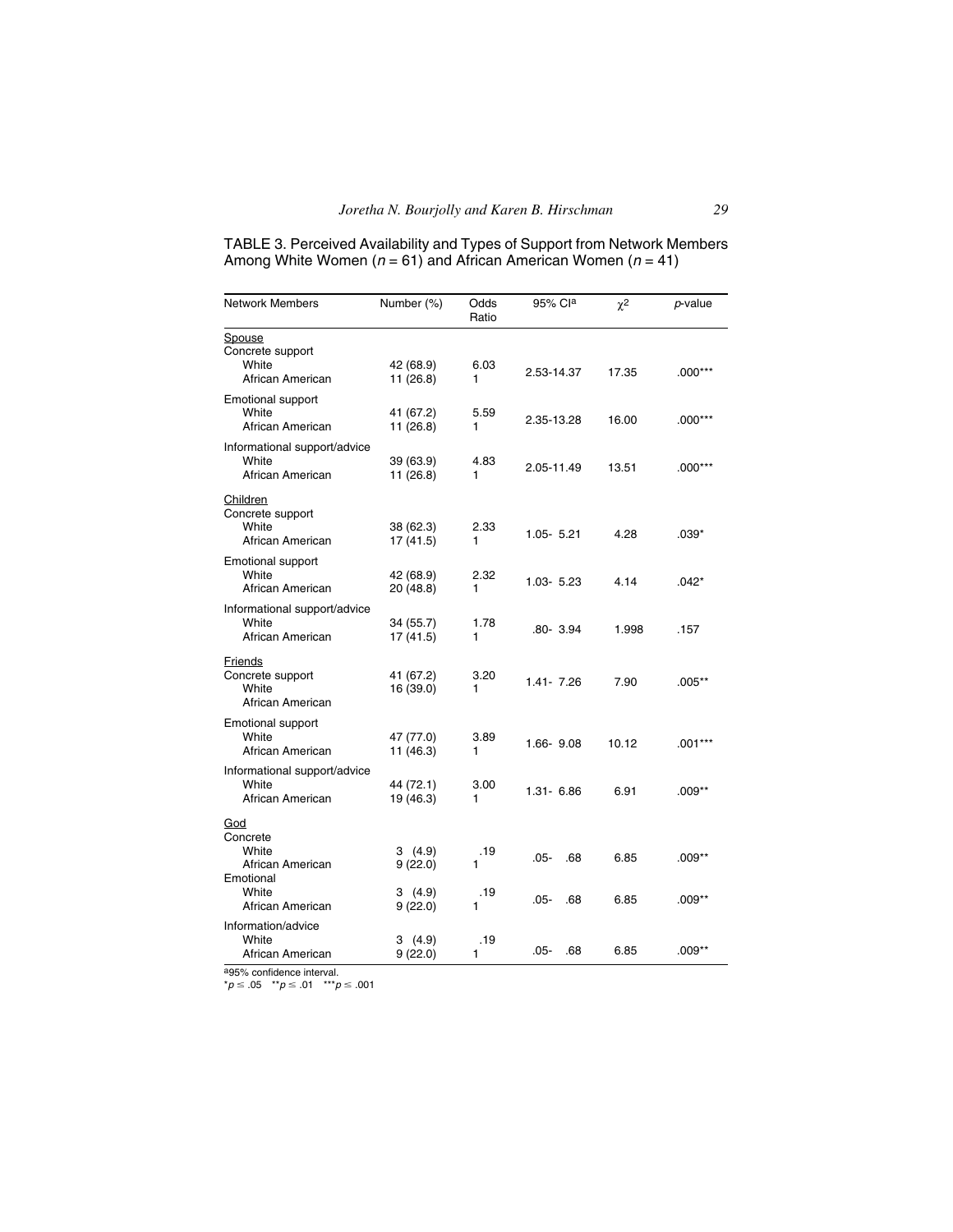and two reported being single. When marital status was controlled for  $(n = 60)$ , perceived availability of support from spouse, friends, and God remained significant at the .05 level.

Based on the bivariate results, additional statistical analyses were conducted. To evaluate the role of other possible predictors and to assess interactions, stepwise logistic regression was used to model trends in reported support for women with breast cancer, as measured by odds ratios and 95% confidence intervals (Hosmer & Lemeshow, 1989). The following possible predictors were included in the models: race (white  $= 1$ , African American  $= 0$ ) and age at diagnosis, education, household income, and married (yes  $= 1$ , no  $= 0$ ). Predictor variables that were significant at  $p < 10$  in bivariate analyses were included in the initial logistic regression model; most variables that were not significant at  $p < .05$  in the logistic regression models were dropped sequentially. Unadjusted odds ratios for availability of overall social support from spouse, children, friends, and God were estimated. The significant ones are reported here.

Several variables appeared to have low to moderate correlations with significant associations between those correlations (Table 4). City and race proved to be significantly associated in bivariate analyses ( $\chi^2[1] = 23.89$ , *p* < .001). City was not significant in any of the models reported here when the variable was in the presence of race in either the basic chi-square analyses or the logistic regression analyses. An interaction term created for city and race was added to all the logistic regression models to test whether the slopes for African American women differed from those for white women. The addition of the interaction term to all the models was not significant. Thus, because the variable city and the interaction term city-race did not add significantly to the model, city was left out of the final models.

In addition, as some variables were added to the logistic regression models, some previously significant variables in the model were no longer significant–possibly because of the moderate correlations noted in Table 5. Multi-

| Variable             |           | 2                 | з         | 4                   | 5      | 6        |        | 8   |
|----------------------|-----------|-------------------|-----------|---------------------|--------|----------|--------|-----|
| 1 Race               |           |                   |           |                     |        |          |        |     |
| 2 Education          | $-.42***$ | --                |           |                     |        |          |        |     |
| 3 Less than 12 years | $.23*$    | $-$               |           |                     | --     |          | --     |     |
| 4 More than 12 years | $-.41***$ | --                | --        |                     |        |          |        |     |
| 5 Income             | $-.51***$ | $.61***$          | $-.36***$ | $.48***$            | --     |          |        |     |
| 6 Less than \$20,000 |           | $.50*** - .51***$ |           | $.46***$ -.39***    | --     | --       |        |     |
| 7 Age                | .11       | $-21*$            | $.22*$    | $-26**$             | $-25*$ | $.25*$   | $-$    |     |
| 8 50 or older        | .05       | $-.17$            | .17       | $-.30**$            | $-.11$ | .12      | $-$    |     |
| 9 City               | $.48***$  | $-.43***$         | $.21*$    | $-.39***$ $-.58***$ |        | $.47***$ | $.20*$ | .06 |

TABLE 4. Correlations Between Specific Demographic Variables

 $*p < .05$  \*\*p < .01 \*\*\*p < .001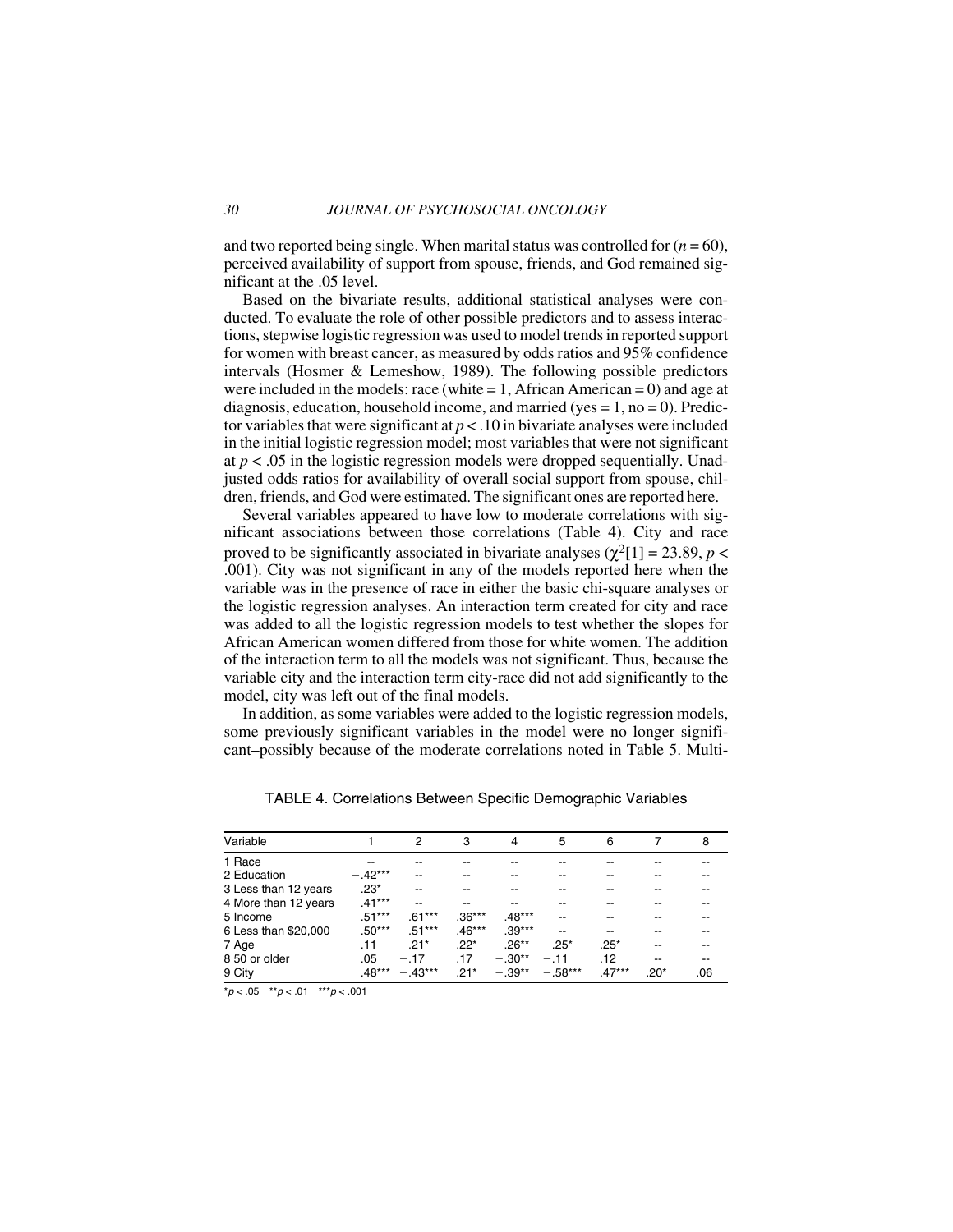collinearity was evaluated and assessed for each specific association; chi-square results are reported in the results of the logistic regression models.

#### *Logistic Regression Models*

*Spousal support*. In the logistic regression models for spousal support, women who were white and whose household income was more than \$20,000 were more likely than African American women with household incomes less than \$20,000 to report support from their spouse (see Table 5, Column 1B). When education (less than 12 years) was added to the model, it was not significant at the .05 level (Column 1C). However, when income was left out of the model, education was again significant at the .05 level (Column 1B) because having an income of less than \$20,000 was associated with having less than a high school education (see Table 4). The multicollinearity between the low income and lack of a high school education was significant at the .001 level

TABLE 5. Logistic Regression Models for Type of Support by Predictor Variables (Presented as Odds Ratios)

| Variable                                    |           |                 |          | 2 |                       |           |                   | з |                      |           |          |
|---------------------------------------------|-----------|-----------------|----------|---|-----------------------|-----------|-------------------|---|----------------------|-----------|----------|
|                                             |           | Spousal Support |          |   | Support from Children |           |                   |   | Support from Friends |           |          |
|                                             | A         | B               | C        |   | А                     | B         | C                 |   | А                    | B         | С        |
| Race, white                                 | $5.69***$ | $3.52*$         | $3.57**$ |   | 1.96                  | $2.66*$   | 2.16 <sup>†</sup> |   | $3.20**$             | --        | 1.95     |
| Income, < \$20,000                          | $-$       | $.12***$        | $.18*$   |   |                       |           |                   |   |                      |           |          |
| Education<br>< High school<br>> High school | $.10*$    | --              | .22      |   | .25†                  | $-$       | $.17*$            |   | --<br>--             | $5.09***$ | $4.00**$ |
| Age, continuous                             |           |                 |          |   |                       |           |                   |   |                      |           |          |
| Age, 50 or older                            |           |                 | --       |   | --                    | $4.34***$ | $5.43**$          |   |                      |           |          |
|                                             |           |                 |          |   |                       |           |                   |   |                      |           |          |

| Variable                   |                  |         |           | 4       |          |                   |      |  |  |
|----------------------------|------------------|---------|-----------|---------|----------|-------------------|------|--|--|
|                            | Support from God |         |           |         |          |                   |      |  |  |
| F<br>B<br>C<br>Е<br>D<br>A |                  |         |           |         |          |                   |      |  |  |
| Race, white                | $.18*$           | --      | --        | --      | .25†     | .27†              | .41  |  |  |
| Income < \$20,000          | $-$              | $8.35*$ | --        | --      | --       | --                | 2.40 |  |  |
| Education<br>< High school | --               | --      | $10.00**$ | --      | $7.08**$ | $5.29*$           | 3.65 |  |  |
| > High school              | --               |         |           |         |          | --                | --   |  |  |
| Age                        |                  |         |           |         |          |                   |      |  |  |
| Continuous                 | --               |         | --        | $1.07*$ | --       | 1.10 <sup>†</sup> | 1.05 |  |  |
| 50 or older                | --               |         |           |         |          | --                | --   |  |  |

 $*_{p} \leq .05$  \*\*p  $\leq .01$  \*\*\*p  $\leq .001$   $\dagger_{p} \leq .01$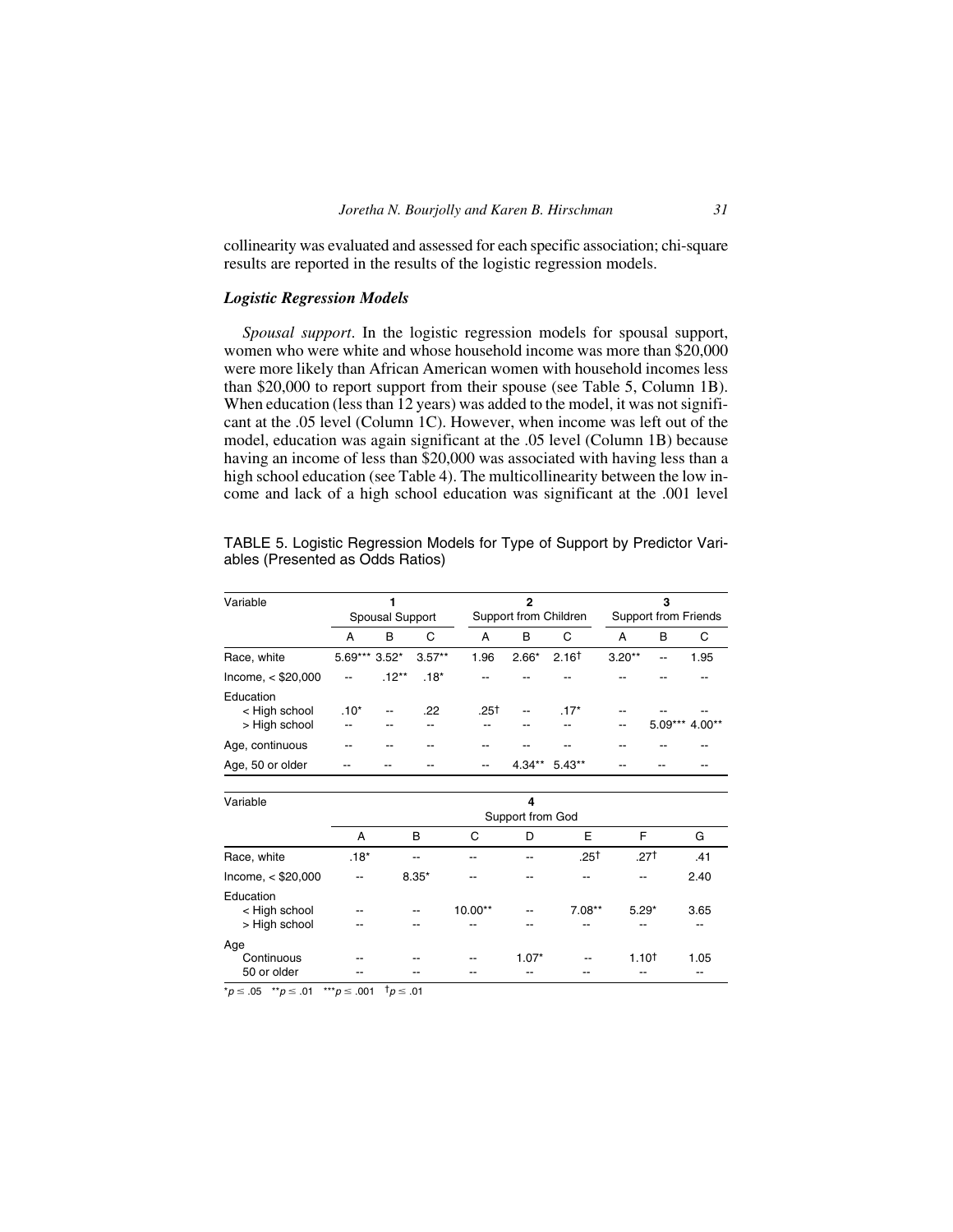$(\chi^2[1] = 21.28)$ . Therefore, we decided not to include education in the final model for spousal support. Income and race were moderately correlated (*r* = .50), and the bivariate association between the two variables was significant  $(\chi^2[1] = 25.48, p = .001)$ . An interaction variable was created and was not significant, indicating that race and income have other attributes that are independently important predictors; thus, both were left in the final model. The variable of age was not significant in any form in these models.

*Support from children*. When a stepwise logistic regression model for reported support from children was created, race and education were added to the model. Neither predictor variable was significant at the .05 level (Table 5, Column 2A). A different model was then created looking at race and age equal to or greater than 50, indicating that both variables were significant in the model (Column 2B). A final stepwise model indicated that white women were more likely to receive support from their children, to have at least a high school education, and to be older than 50 (Column 2C). Although race was not significant at the .05 level in this larger model, it was significant at the .10 level. Therefore, on the basis of the importance of assessing differences between the two groups of patients, race was left in the model. Income and marital status were not significant in the model. These results are consistent with the results in Table 5 that control for marital status.

*Support from friends*. For women who reported friends as a source of support, it appears that two variables, race and more than 12 years of education, were good predictors. Women who reported support from friends were more likely to be white (Table 5, Column 3A). When the model was run with more than 12 years of education, it indicated that women with breast cancer who had an education beyond high school or had passed the High School Equivalency Exam were five times more likely to report support from friends (Column 3B). When both race and more than 12 years of education were placed in the model, race was no longer significant (Column 3C). The correlations reported in Table 4 between the two variables present a clear association between race and education ( $\chi^2$ [1] = 16.84, *p* < .001). Based on the sample, this correlation indicates a strong relationship between being white and having an education beyond high school. Although race was not significant in the full logistic regression model, we kept it in the model because of the importance of assessing differences between African American and white patients' reported sources of support. Both variables were left in the model. Income, age, and marital status were not significant in any subsequent stepwise regression models.

*Support from God*. In the stepwise logistic regression models for support from God, various models were found to yield significant coefficients that predicted support from God. Note that the results from these analyses, although consistent with the bivariate analyses (all of which are not reported here), have small cell sizes and should be interpreted with caution. Race alone was a sig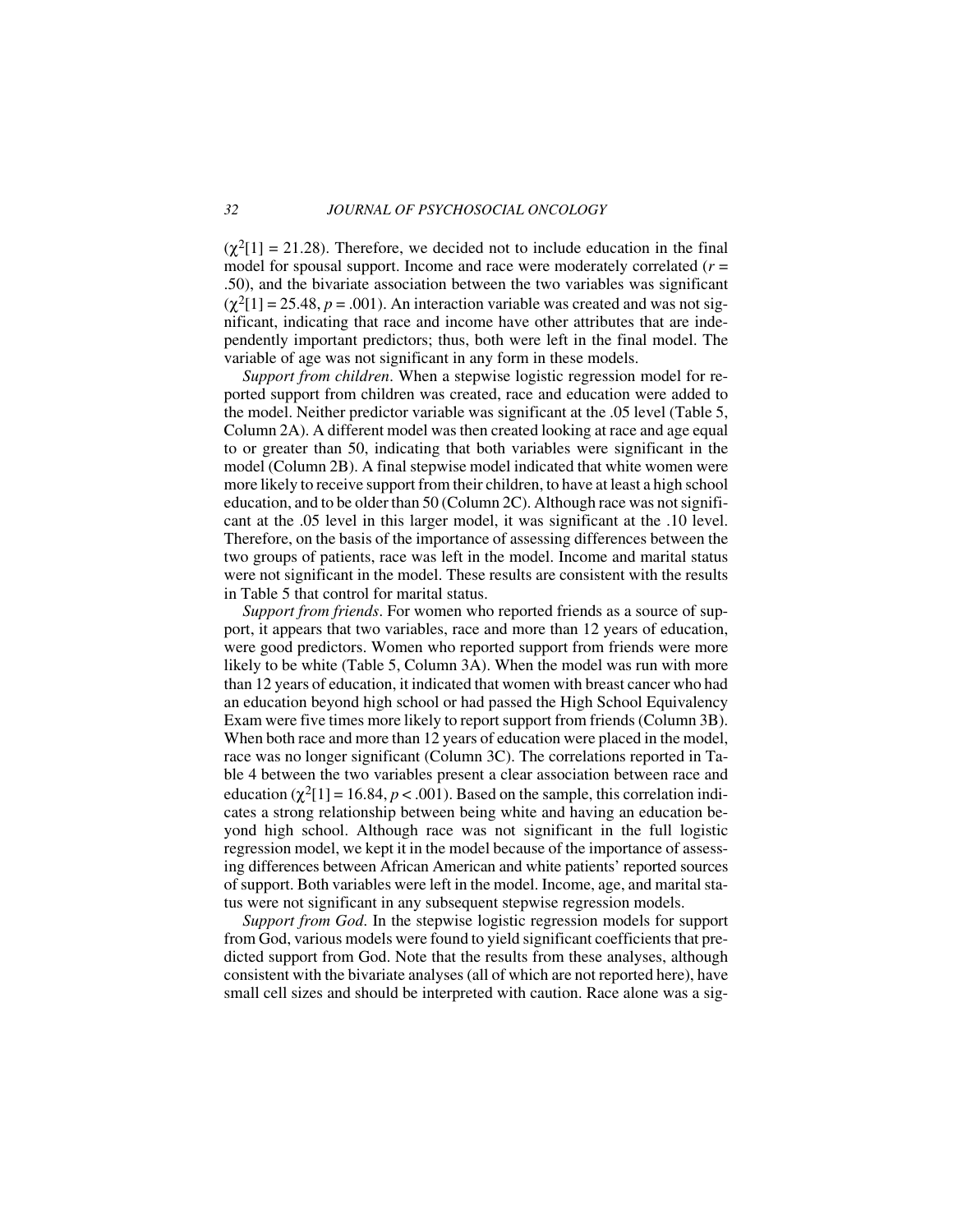nificant predictor such that African American women were more likely and white women were less likely to indicate support from God (Table 5, Column 4A). Each of the following variables–race, income lower than \$20,000, less than a high school education, and age–also proved to be a good predictor for perceived support from God when run independently in the logistic regression models (Columns 4B and 4D). Race, however, was associated with less than a high school education and an income lower than \$20,000, which were reported earlier. No interaction terms for the above associated variables were significant in any models for God. The income variable also was associated significantly, at least at the .05 level, with educational level, age, and marital status.

When we made a final attempt to create a model with stepwise regression that had the greatest number of significant variables, women who were African American, had an income of less than \$20,000, had less than a high school education, and were older were more likely to report support from God (Table 5, Column 4G). However, because of the multicollinearity, the income variable in this model caused all the coefficients for the other variables to no longer be significant at the .05 level.

#### *LIMITATIONS OF THE STUDY*

Although the study provides useful information on differences between African American and white women who have breast cancer, one must use caution in interpreting the results for a number of reasons. All the women interviewed were treated at a comprehensive cancer center, and those who found their way to that center may not be typical of other women with breast cancer. The sample was too small to make inferences about subgroups within it. These limitations may affect generalizability to the population as a whole.

Another area of caution concerns the limitation of the instruments. For example, with the concept of social support, looking at who is in one's support system (structure) and the perception of availability of support (function) may not provide an accurate picture of the extensiveness of the support or the interactions involved in these relationships.

Information pertaining to what network members actually provided for these women in the areas of emotional, concrete, and informational support would be helpful. Such issues are prominent in social support research for pragmatic reasons: Crucial interactions among people often occur in private and thus are difficult to observe (Vaux, 1988). Although these issues raise concern regarding the limitations of interpreting the findings of the study, the results reported here provide guidance for future research.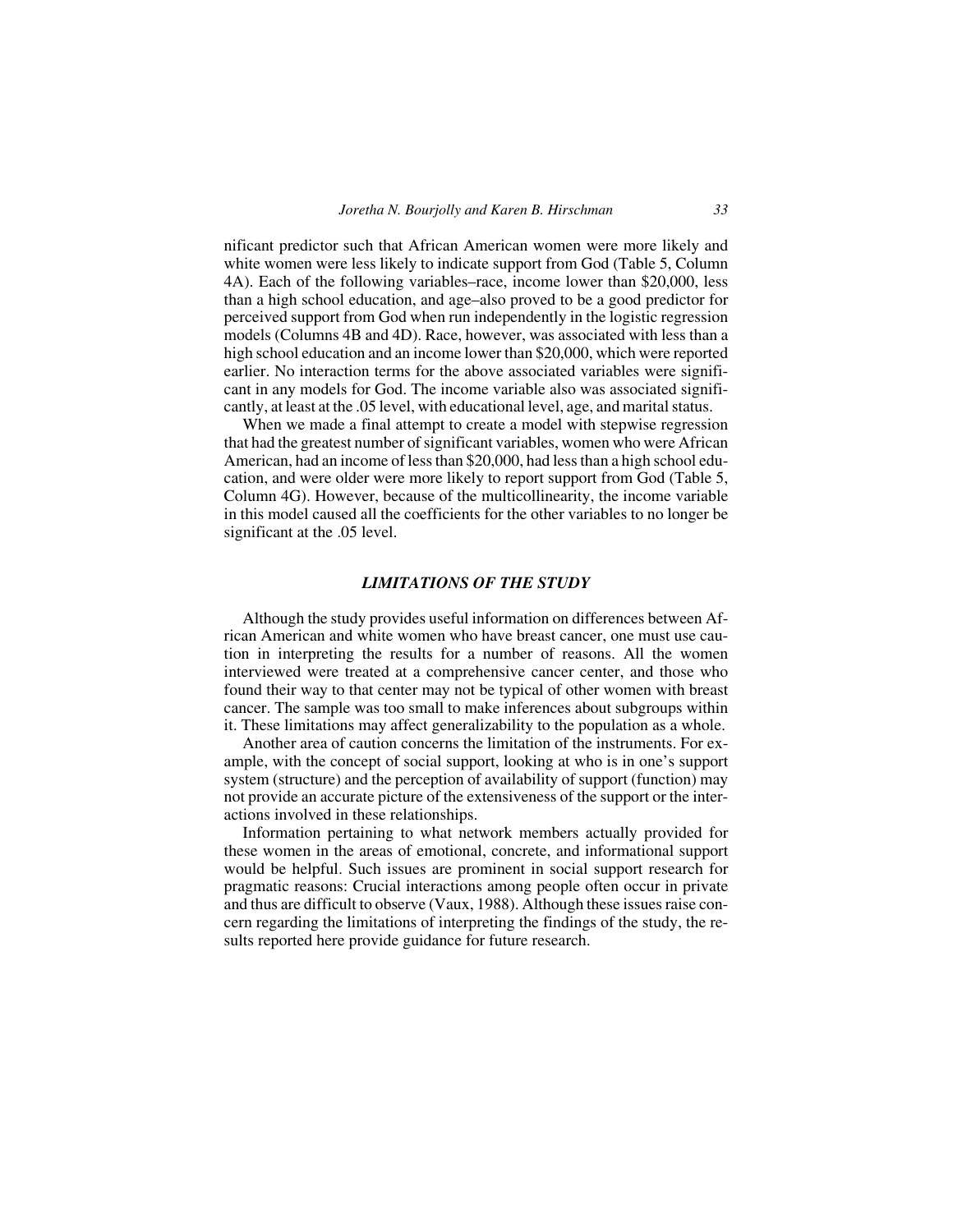#### *DISCUSSION*

Although the predominant coping strategy used by both African American and white women with breast cancer was seeking social support, the two groups differed in the structure and function of their social support network. We originally thought that the differences might be the result of differences in marital status between the two groups–because more white women were married, they would be more likely to have a spouse to turn to for support. After this variable was controlled for, the differences still remained. In addition, the importance of socioeconomic status and level of education cannot be overlooked as predictors of type of support. However, because of the study's limitations, these results are preliminary and suggest further investigation in this area.

The results have implications for social work assessment and interventions for patients being treated for breast cancer. Considering that religion and seeking support from God are important for African American women, it would be beneficial for social workers to understand the role these aspects play in how these women cope with and frame breast cancer. Although the profession views individuals holistically, practitioners differ in the extent to which they accept religious and spiritual issues as a domain of practice (Joseph, 1988). Social workers are much more comfortable dealing with these issues if patients discuss them first (Russell & Moore, 1991). Therefore, guidelines for assessing patients' willingness and readiness to use prayer and other practices need to be developed (Canda, 1988).

Because the church is a viable social institution in the African American community, social workers also should explore the feasibility of using the church's organizational structure in their efforts to provide assistance to this population (Russell & Moore, 1991; Taylor et al., 1986). Although the number of women in the sample who reported support from God was small and the statistical interpretations should be viewed cautiously, the results shed light on a subsample of women with breast cancer whose needs may be different. As Reynolds et al. (1994) noted, African American women who reported few sources of emotional support had a higher death rate from their disease during the five-year follow-up period.

In addition, although the coping strategy used by both African American and white women was seeking social support, the expression or outward manifestation of coping may still reflect cultural norms. For example, the incorporation of religion and spirituality has proved to be an important aspect in the development of supportive resources for African Americans (Boyd-Franklin, 1989).

Finally, the social support systems available to patients should be assessed to determine whether they are being used appropriately and whether there are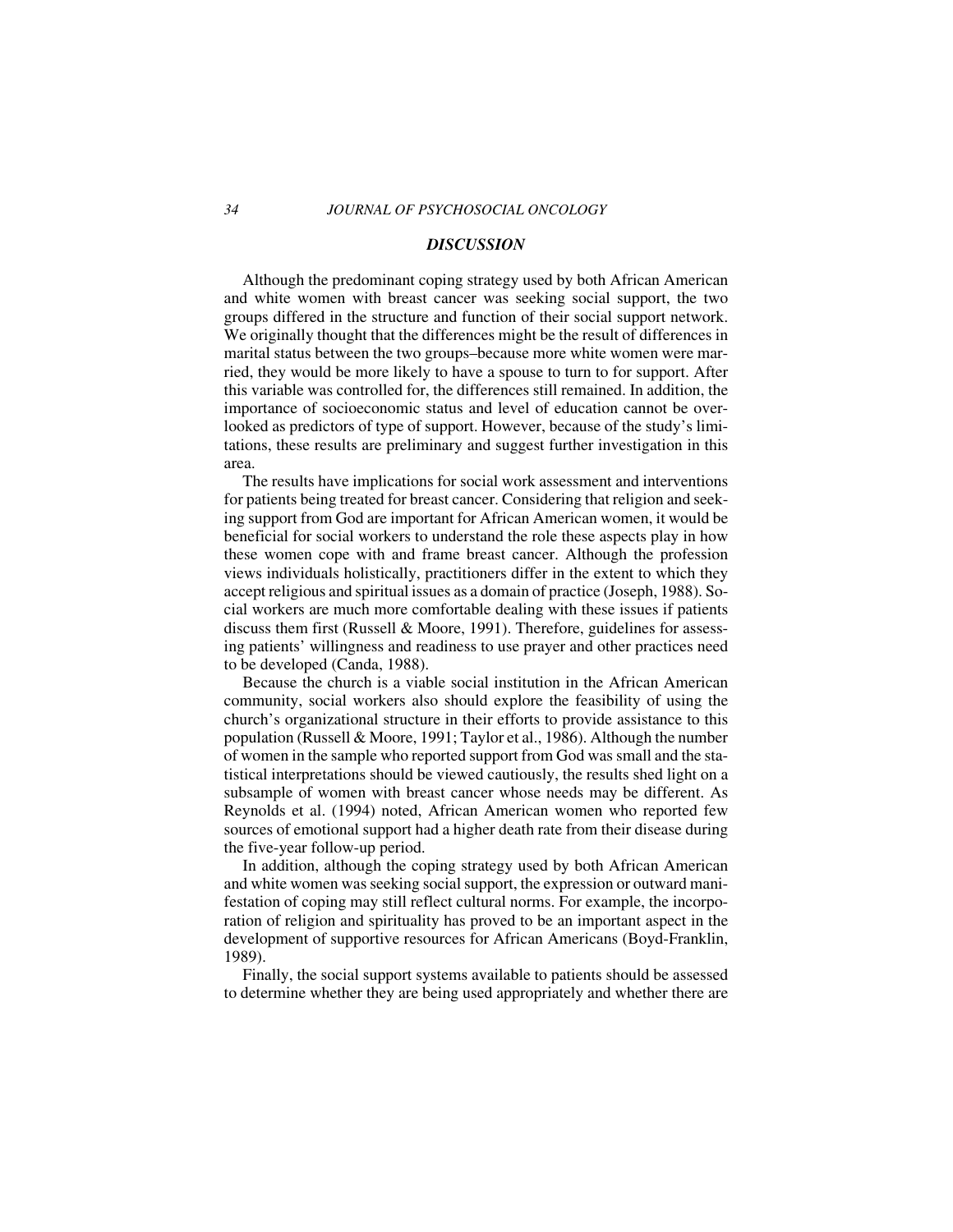gaps in support. Discussions with patients about who is in their support network and the type of help these people provide can offer a clearer picture of the availability of support and untapped resources. Other interventions also may be needed to help women with breast cancer find beneficial ways to cope with their disease. Such interventions may include cognitive therapy, support groups, educational programs, stress-reduction techniques, and nonmonetary financial resources, such as cab vouchers, bus tokens, or parking reimbursements. These approaches would be most useful shortly after diagnosis and in the early stages of cancer treatment, the times when functioning is affected most.

#### REFERENCES

- Ali, N. S., Khalil, H. Z., & Yousef, W. (1993). A comparison of American and Egyptian cancer patients' attitudes and unmet needs. *Cancer Nursing*, *16*, 193-203.
- American Cancer Society (ACS). (1997). *Cancer facts and figures*, *1997*. Atlanta, GA: Author.
- Bloom, J. R. (1982). Social support, accommodation to stress and adjustment to breast cancer. *Social Science and Medicine*, *15*, 1329-1338.
- Bloom, J. R. (1986). Social support and adjustment to breast cancer. In B. L. Andersen (Ed.), *Women with cancer* (pp. 172-203). New York: Springer-Verlag.
- Bloom, J. R., & Kestrel, L. (1994). Emotional support following cancer: A test of the stigma and social activity hypotheses. *Journal of Health and Social Behavior*, *35*, 118-133.
- Bloom, J. R., & Spiegel, D. (1984). The relationship of two dimensions of social support to the psychological well-being and social functioning of women with advanced breast cancer. *Social Science and Medicine*, *19*, 831-837.
- Bourjolly, J. N. (1996). *A comparison of cognitive appraisal*, *coping*, *coping resources and social functioning among black and white women with breast cancer*. *Dissertation Abstracts International*, A57104, 1862. (University Microfilms No. AAT9628489)
- Bourjolly, J. N. (1998). Differences in religiousness among black and white women with breast cancer. *Social Work and Health Care*, *28*(1), 21-39.
- Bourjolly, J. N., Kerson, T. S., & Nuamah, I. F. (1999). A comparison of social functioning among black and white women with breast cancer. *Social Work in Health Care*, *28*(3), 1-20.
- Boyd-Franklin, N. (1989). *Black families in therapy*: *A multisystems approach*. New York: Guilford Press.
- Burgess, C., Morris, T., & Pettingale, K. (1988). Psychological response to cancer diagnosis. II. Evidence for coping styles (Coping styles and cancer diagnosis). *Journal of Psychosomatic Research*, *32*, 263-272.
- Burns, N., & Grove, S. K. (1987). *The practice of nursing research*: *Conduct critique and utilization*. Philadelphia: W. B. Saunders.
- Canda, E. R. (1988). Spirituality, religious diversity, and social work practice. *Journal of Contemporary Social Work*, *6*, 238-246.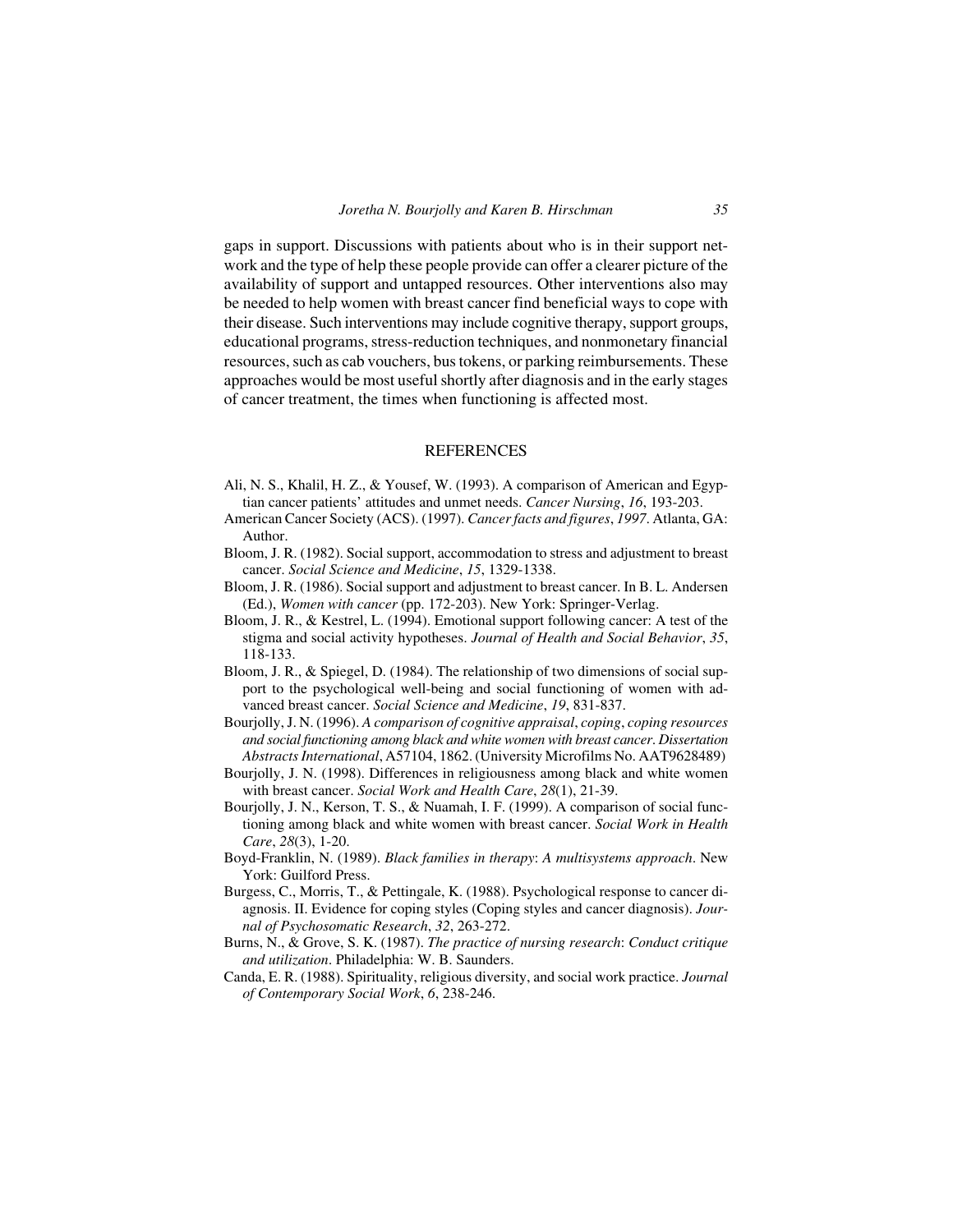- Carlsson, M., & Hamrin, E. (1994). Psychological and psychosocial aspects of breast cancer and breast cancer treatment. *Cancer Nursing*, *17*, 418-428.
- Cohen, J. (1988). *Statistical power analysis for the behavioral sciences* (2nd ed.). Hillsdale: Lawrence Erlbaum.
- Cordoba, C. S., Fobair, P., & Callan, D. B. (1993). Common issues facing adults with cancer. In N. M. Stearns, M. M. Lauria, J. F. Herman, & P. R. Fogelberg (Eds.), *Oncology social work*: *A clinician's guide* (pp. 43-77). Atlanta, GA: American Cancer Society.
- Ell, K. O., & Nishimoto, R. H. (1989). Coping resources in adaptation to cancer: Socioeconomic and racial differences. *Social Service Review*, *63*, 433-446.
- Felton, B. J., Revenson, T. A., & Hinrichsen, G. A. (1984). Stress and coping in the explanation of psychological adjustment among chronically ill adults. *Social Science and Medicine*, *18*, 889-898.
- Folkman, S., & Lazarus, R. (1980). An analysis of coping in a middle-aged community sample. *Journal of Health and Social Behavior*, *21*, 219-239.
- Folkman, S., & Lazarus, R. (1988). *Ways of Coping Questionnaire sampler set manual*, *test booklet*, *scoring key*. Palo Alto, CA: Consulting Psychologist Press.
- Folkman, S., Lazarus, R. S., Gruen, R. J., & De Longis, A. (1986b). Appraisal, coping, health status and psychological symptoms. *Journal of Personality and Social Psychology*, *50*, 571-579.
- Green, C. P. (1986). Changes in responsibility in women's families after the diagnosis of cancer. *Health Care for Women International*, *7*, 221-239.
- Greer, S., Morris, T., & Pettingale, K. W. (1979). Psychological response to breast cancer. *Lancet*, *2*(8146), 785-787.
- Heim, E., Augustiny, K. F., Schaffner, L., & Valach, L. (1993). Coping with breast cancer over time and situation. *Journal of Psychosomatic Research*, *37*, 523-542.
- Hosmer, D. W., Jr., & Lemeshow, S. (1989). *Applied logistic regression*. New York: John Wiley & Sons.
- Jacob, T. C., Spieth, L. E., & Penn, N. E. (1993). Breast cancer, breast self-examination, and African-American women. In B. Bair & S. E. Cayleff (Eds.), *Wings of gauze*: *Women of color and the experience of health and illness* (pp. 244-256). Detroit, MI: Wayne State University Press.
- Jarrett, S. R., Ramirez, A. J., Richards, M. A., & Weinman, J. (1992). Measuring coping in breast cancer. *Journal of Psychosomatic Research*, *36*, 593-602.
- Joseph, M. V. (1988, September). Religion and social work practice. *Social Casework*: *The Journal of Contemporary Work*, *9*, 443-451.
- Landis, S. H., Murray, T., Bolden, S., & Wingo, P. A. (1999). Cancer statistics, 1999. *CA–A Cancer Journal for Clinicians*, *49*(1), 8-31.
- Levy, S. M., Haynes, L. T., Herberman, R. B., Lee, J., McFeeley, S., & Kirkwood, J. (1992). Mastectomy versus breast conservation surgery: Mental health effects at long-term follow-up. *Health Psychology*, *11*, 349-354.
- McCarthy, E. P., Burns, L., Coghlin, S. S., Freund, K., Rice, J., Marwill, S., Ash, A., Shwartz, M., & Moskowitz, M. (1998). Mammography use helps to explain differences in breast cancer stage at diagnosis between older black and white women. *Annals of Internal Medicine*, *128*, 729-736.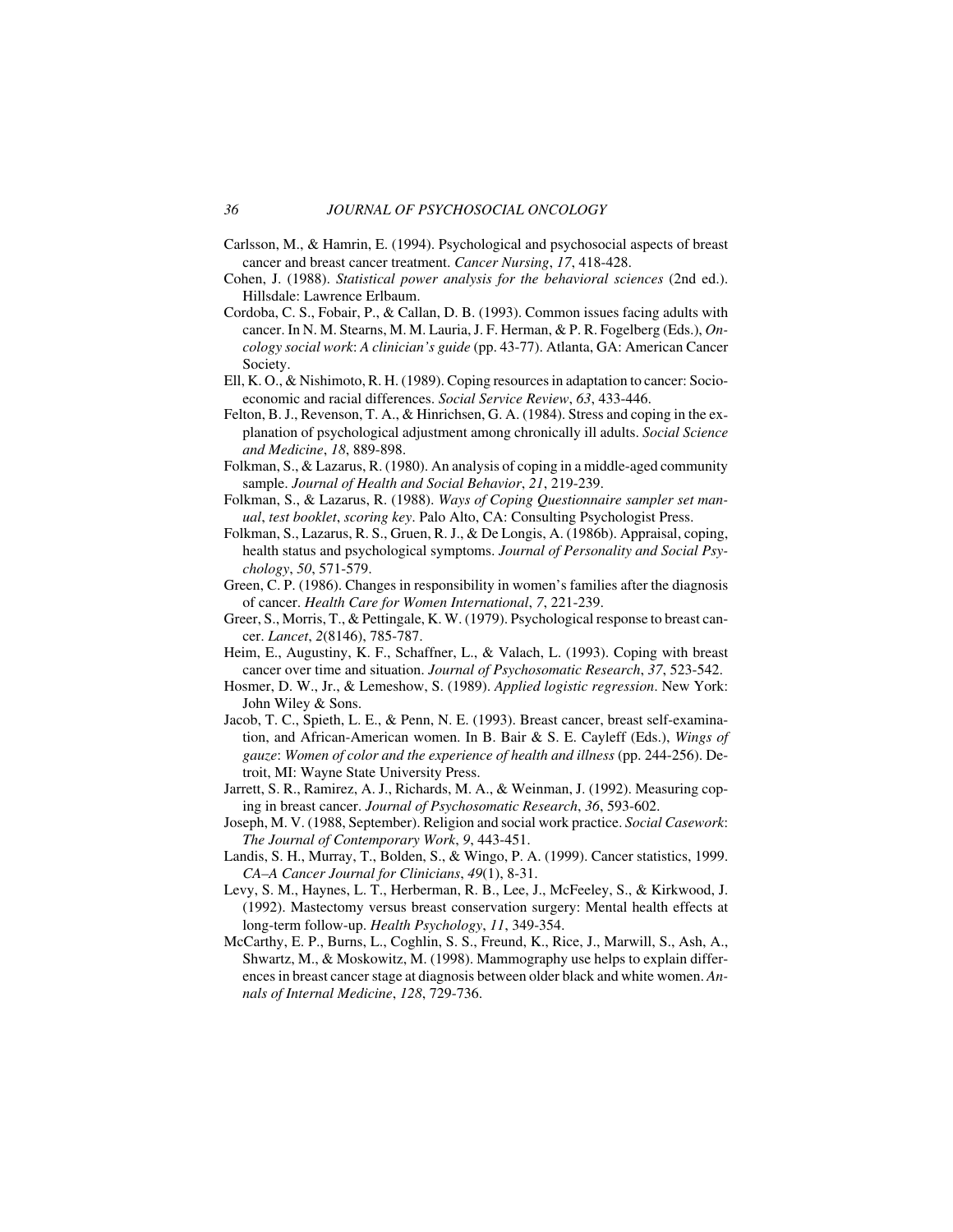- Mendelsohn, G. A., De La Tour, F., Coudin, G., & Raveau, F. H. M. (1984). A comparative study of the adaptation to breast cancer and its treatment in French and American women. *Cahiers d'anthropologie et biometrie humaine (Paris)*, *2*(4), 71-96.
- Northouse, L. L. (1989). The impact of breast cancer on patients and husbands. *Cancer Nursing*, *12*, 276-284.
- Pedhazur, E. (1982). *Multiple regression in behavioral research* (2nd ed.). Fort Worth, TX: Holt, Rinehart, & Winston.
- Revenson, T. A., & Felton, B. J. (1989). Disability and coping as predictors of psychological adjustment to rheumatoid arthritis. *Journal of Consulting and Clinical Psychology*, *57*, 344-348.
- Pescosolido, B. (1991). Illness careers and network ties: A conceptual model of utilization and compliance. *Advances in Medical Sociology*, *2*, 161-184.
- Reynolds, P., Boyd, P. T., Blacklow, R. S., Jackson, J. S., Greenberg, R. S., Austin, D. F., Chen, V. W., & Edwards, B. K. (1994). The relationship between social ties and survival among black and white cancer patients. *Cancer Epidemiology*, *Biomarkers & Prevention*, *3*, 253-259.
- Roberts, C. S., Cox, C. E., Shannon, V. J., & Wells, N. L. (1994). A closer look at social support as a moderator of stress in breast cancer. *Health & Social Work*, *19*, 157-164.
- Ross, J. W. (1993). Understanding the family experience with childhood cancer. In N. M. Stearns, M. M. Lauria, J. F. Hermann, & P. R. Fogelberg (Eds.), *Oncology social work*: *A clinician's guide* (pp. 199-236). Atlanta, GA: American Cancer Society.
- Royak-Schaler, R. (1991). Psychological processes in breast cancer: A review of selected research. *Journal of Psychosocial Oncology*, *9*(4), 71-89.
- Russell, M., & Moore, I. Jr. (1991, April). *Toward a spiritual/religiosity in social work practice*: *Part II*. Paper presented at the 23rd Annual NASW Conference, Atlanta, GA.
- Stanton, A., & Snider, P. R. (1993). Coping with a breast cancer diagnosis: A prospective study. *Health Psychology*, *12*(1), 16-23.
- Stata Statistical Software: Release 5.0. (1997). College Station, TX: Stata Corporation.
- Taylor, S. E., Falke, R. L., Shoptaw, S. J., & Lichtman, R. R. (1986). Social support, support groups, and the cancer patient. *Journal of Consulting and Clinical Psychology*, *54*, 608-615.
- Tracy, E. M. & Whittaker, J. K. (1990). The social network map: Assessing social support in clinical practice. *Families in Society*: *The Journal of Contemporary Human Services*, *71*, 461-470.
- Tracy, E. M., Catalano, R. T., Whittaker, J. K., & Fine, D. (1990, June). Reliability of social network data. *Social Research & Abstracts*, *26*, 33-35.
- Triola, M. F. (1989). *Elementary statistics* (4th ed.). Poughkeepsie, NY: Dutchess Community College.
- Vaux, A. (1988). *Social Support*: *Theory*, *Research and Intervention*. New York: Praeger Publishers.
- Walters, H. J. F. (1988). *The relationship among self-concept*, *coping*, *social support*, *and psychosocial adjustment in women being treated for breast cancer*. Unpublished doctoral dissertation, The Catholic University of America, Washington, DC.